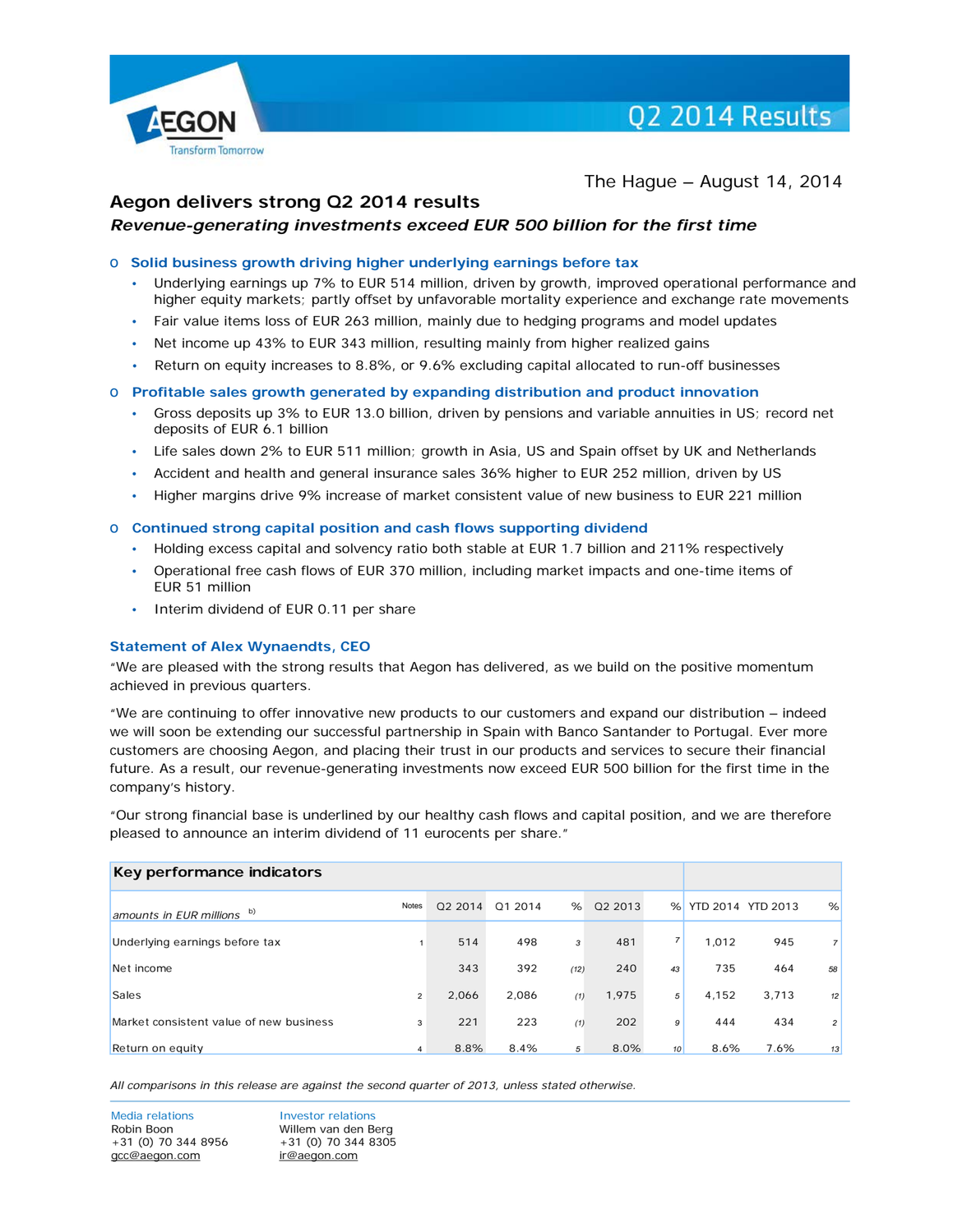



# STRATEGIC HIGHLIGHTS

- o **Successful strategic partnership with Banco Santander in Spain extended to Portugal**
- o **Individual Savings & Retirement and Employer Solutions & Pensions divisions in the United States to be combined into a new division, Investments & Retirement**
- o **Third annual global Aegon Retirement Readiness Survey raised awareness of the need to prepare for retirement and promoted the Aegon brand**

### **Aegon's ambition**

Aegon continues to pursue its strategic aim to be a leader in all of its chosen markets, supported by four strategic objectives embedded in all Aegon businesses: Optimize portfolio; Deliver operational excellence; Enhance customer loyalty; and Empower employees. These provide the strategic framework for the company's ambition to become the most-recommended life insurance and pension provider by customers and business partners, as well as the most-preferred employer in the sector.

### **Optimize portfolio**

In July, Aegon signed a 25-year agreement to distribute both protection and general insurance products through Banco Santander's network of branches in Portugal. Banco Santander Totta is one of Portugal's leading banks with more than 600 branches and over 2 million customers, and this new agreement builds on the successful start of Aegon's partnership with Banco Santander in Spain in 2013. Under the terms of the agreement, Aegon will acquire a 51% stake in Banco Santander Totta's insurance activities.

In the Netherlands, Aegon has acquired the remaining 50% stake in the online car insurance broker Onna-Onna, which has over 30,000 customers. The company focuses on female drivers, and in recent years has established a reputation for exceptional customer service. Full ownership of Onna-Onna demonstrates Aegon's commitment to utilizing innovative technology to improve the customer experience.

#### **Deliver operational excellence**

Aegon's focus on operational excellence is about identifying the most efficient and effective way to use the group's resources. This often results in cost savings that can either lead to an absolute reduction of expenses or be invested back into the business to improve the customer experience and fuel growth. On other occasions, the result is a new structure that improves cooperation and innovation.

In the United States, Aegon will combine its Individual Savings & Retirement division and its Employer Solutions & Pensions division into one group called Transamerica Investments & Retirement. The new structure will improve the coordination of distribution efforts, and supports Aegon's strategy to provide products that address customers' needs at every stage of their financial journey – from buying a house and starting a family, to retirement and elderly care.

Transamerica Retirement Solutions was recently recognized as a "Best in Class" retirement plan provider by plan sponsors in Chatham Partners' 2013 Client Satisfaction Analysis. Transamerica was ranked as a top retirement plan provider for participant services, participant statements, participant website, voice response system, and helping to fulfill fiduciary responsibilities. Overall, Transamerica Retirement Solutions received 165 "Best in Class" designations.

# **Enhance customer loyalty**

An essential element of Aegon's strategy is getting closer to its customers by increasing innovation at all levels of the organization. Creating an ever more customer-centric culture will enable Aegon to continue growing by better anticipating and responding to changing markets and customer behaviors.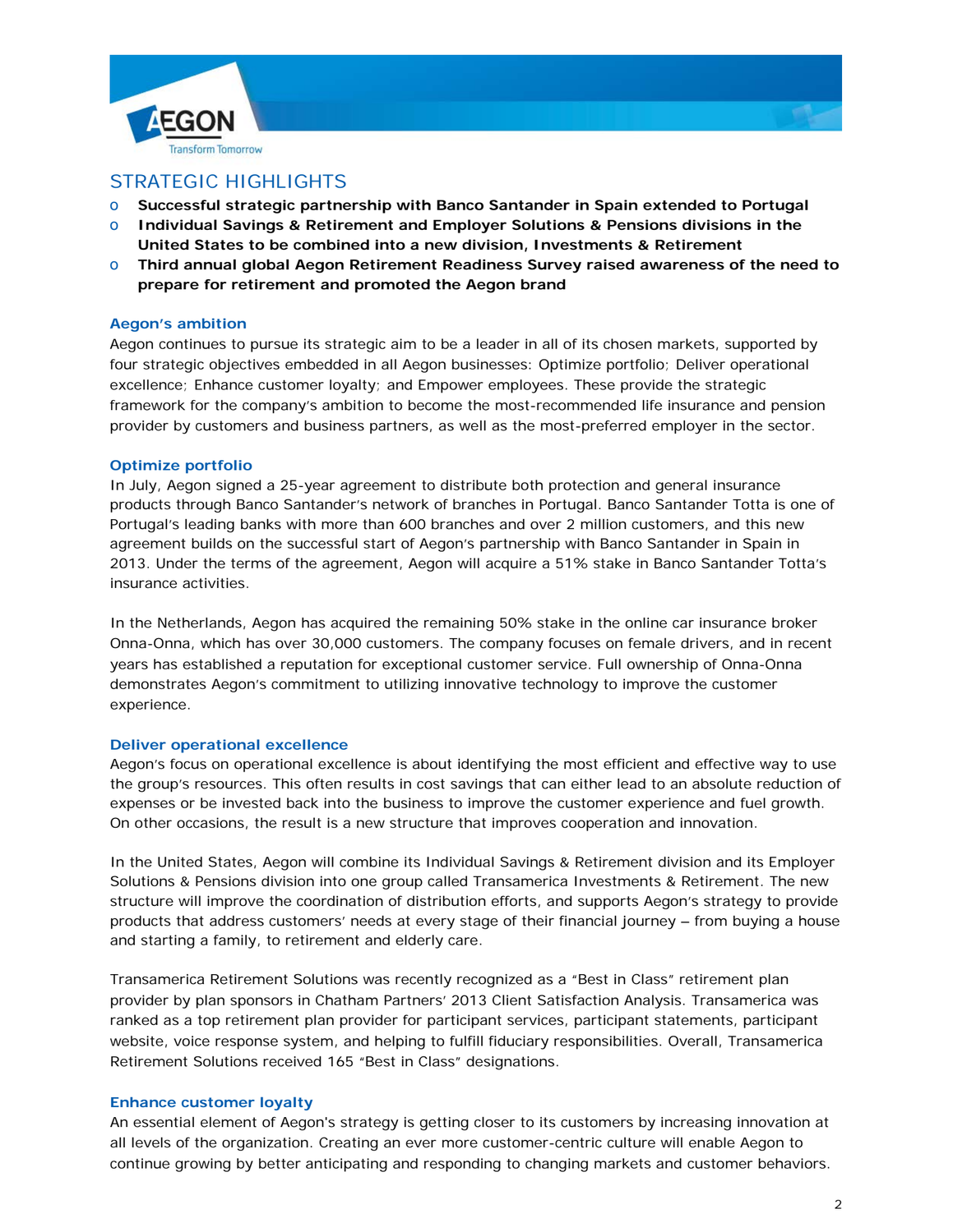

Aegon released the results of its third annual global Retirement Readiness Survey. This annual survey is based on responses from over 16,000 people in 15 countries – from China and Brazil, to the United Kingdom and United States – about how they view retirement and how they are preparing for it. The results from the 2014 survey not only underlined the clear concerns people have about their retirement, but also that many are not taking the right steps to prepare for the future. The survey attracted considerable media attention across the world helping to raise awareness, and supporting Aegon's purpose of helping people take responsibility for their financial future.

Transamerica launched the *Your Client is Now a Family* program, a 'digital toolkit' that includes videos, fast facts and eGuides to help financial advisors provide higher-quality advice and stay relevant in the age of instant information and online advice. The site was developed as a means to help advisors develop stronger relationships with customers by understanding the unique needs of each generation of a customer's family.

### **Empower employees**

Aegon's ambition is to become the most-preferred employer in its sector. For this reason, Aegon is implementing a range of processes and programs that enable employees to better understand how they are contributing to the company's strategy and to recognize individual and team efforts that directly support its four strategic objectives.

It is important that Aegon reflects the societies in which it operates, both in terms of understanding customers and attracting and retaining the highest-caliber employees. Aegon has joined Workplace Pride, an international non-profit organization that promotes Lesbian, Gay, Bisexual and Transgender (LGBT) inclusion. The decision has proven popular with employees, and follows the creation of 'Aegon Proud', Aegon's online community that supports LGBT employees.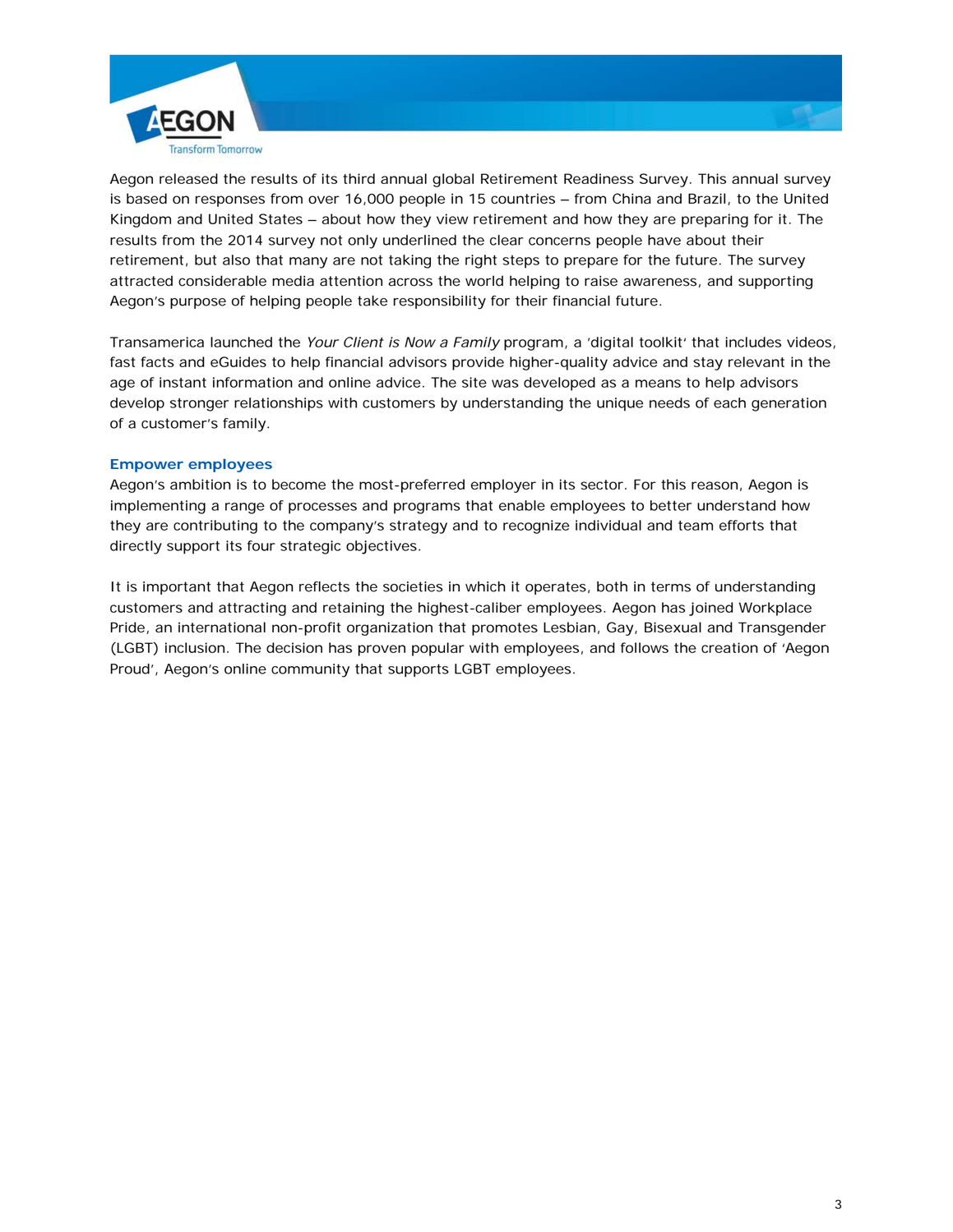



# **Financial overview c)**

| <b>EUR</b> millions<br>Notes                         | Q2 2014         | Q1 2014     | %                        | Q2 2013         | %                        | YTD 2014 YTD 2013 |                 | %                        |
|------------------------------------------------------|-----------------|-------------|--------------------------|-----------------|--------------------------|-------------------|-----------------|--------------------------|
| Underlying earnings before tax                       |                 |             |                          |                 |                          |                   |                 |                          |
| Americas                                             | 331             | 302         | 10                       | 341             | (3)                      | 633               | 648             | (2)                      |
| The Netherlands                                      | 131             | 129         | $\overline{c}$           | 102             | 29                       | 259               | 216             | 20                       |
| United Kingdom                                       | 32              | 27          | 17                       | 24              | 33                       | 58                | 45              | 32                       |
| New Markets                                          | 62              | 61          | $\overline{c}$           | 49              | 27                       | 123               | 109             | 13                       |
| Holding and other                                    | (41)            | (21)        | (97)                     | (35)            | (19)                     | (62)              | (73)            | 14                       |
| Underlying earnings before tax                       | 514             | 498         | 3                        | 481             | 7                        | 1,012             | 945             | $\overline{7}$           |
| Fair value items                                     | (263)           | (116)       | (126)                    | (286)           | 8                        | (379)             | (565)           | 33                       |
| Realized gains / (losses) on investments             | 198             | 110         | 79                       | 81              | 142                      | 308               | 193             | 59                       |
| Net impairments                                      | (3)             | (8)         | 59                       | (57)            | 95                       | (11)              | (75)            | 86                       |
| Other income / (charges)                             | (14)            | (6)         | (132)                    | 27              | $\overline{a}$           | (20)              | 23              | $\overline{a}$           |
| Run-off businesses                                   | (1)             | 14          |                          | 15              |                          | 13                | 5               | 188                      |
| Income before tax                                    | 432             | 492         | (12)                     | 261             | 66                       | 924               | 526             | 76                       |
| Income tax                                           | (88)            | (100)       | 12                       | (21)            |                          | (189)             | (62)            | $\overline{\phantom{a}}$ |
| Net income                                           | 343             | 392         | (12)                     | 240             | 43                       | 735               | 464             | 58                       |
|                                                      |                 |             |                          |                 |                          |                   |                 |                          |
| Net income / (loss) attributable to:                 |                 |             |                          |                 |                          |                   |                 |                          |
| Equity holders of Aegon N.V.                         | 343             | 392         | (12)                     | 239             | 43                       | 735               | 463             | 59                       |
| Non-controlling interests                            |                 |             |                          | 1               | $\overline{\phantom{a}}$ |                   | 1               |                          |
| Net underlying earnings                              | 382             | 370         | 3                        | 367             | 4                        | 752               | 705             | $\overline{7}$           |
| Commissions and expenses                             | 1,471           | 1,427       | 3                        | 1,528           | (4)                      | 2,898             | 2,951           | (2)                      |
| of which operating expenses<br>$\mathsf g$           | 810             | 779         | $\overline{4}$           | 829             | (2)                      | 1,589             | 1,619           | (2)                      |
|                                                      |                 |             |                          |                 |                          |                   |                 |                          |
| <b>New life sales</b>                                |                 |             |                          |                 |                          |                   |                 |                          |
| Life single premiums                                 | 1,247           | 1,062       | 17                       | 1,652           | (25)                     | 2.309             | 3.143           | (27)                     |
| Life recurring premiums annualized                   | 386             | 353         | 9                        | 355             | 9                        | 739               | 705             | 5                        |
| Total recurring plus 1/10 single                     | 511             | 459         | 11                       | 520             | (2)                      | 970               | 1,019           | (5)                      |
| <b>New life sales</b>                                |                 |             |                          |                 |                          |                   |                 |                          |
| Americas<br>10                                       | 125             | 116         | 8                        | 124             | $\pmb{\mathcal{I}}$      | 241               | 234             | 3                        |
| The Netherlands                                      | 37              | 32          | 16                       | 48              | (23)                     | 69                | 88              | (21)                     |
| United Kingdom                                       | 278             | 249         | 11                       | 292             | (5)                      | 527               | 578             | (9)                      |
| New markets<br>10                                    | 71              | 62          | 14                       | 56              | 26                       | 133               | 119             | 11                       |
| Total recurring plus 1/10 single                     | 511             | 459         | 11                       | 520             | (2)                      | 970               | 1,019           | (5)                      |
| New premium production accident and health insurance | 235             | 261         | (10)                     | 173             | 36                       | 497               | 398             | 25                       |
| New premium production general insurance             | 17              | 17          | (2)                      | 14              | 20                       | 35                | 28              | 24                       |
|                                                      |                 |             |                          |                 |                          |                   |                 |                          |
| Gross deposits (on and off balance)                  |                 |             |                          |                 |                          |                   |                 |                          |
| Americas<br>10                                       | 8,524           | 8,507       | ÷,                       | 6,417           | 33                       | 17,032            | 13,405          | 27                       |
| The Netherlands                                      | 591             | 486         | 22                       | 327             | 81                       | 1,077             | 731             | 47                       |
| United Kingdom                                       | 70              | 53<br>4,428 | 32                       | 71              | $\mathbf{1}$             | 124               | 120             | 4                        |
| New markets<br>10<br><b>Total gross deposits</b>     | 3,844<br>13,029 | 13,475      | (13)<br>(3)              | 5,855<br>12,670 | (34)<br>3                | 8,272<br>26,504   | 8,418<br>22,674 | (2)<br>17                |
|                                                      |                 |             |                          |                 |                          |                   |                 |                          |
| Net deposits (on and off balance)                    |                 |             |                          |                 |                          |                   |                 |                          |
| Americas<br>10                                       | 3,237           | 1,978       | 64                       | 1,185           | 173                      | 5,215             | 2,798           | 86                       |
| The Netherlands                                      | 271             | 38          | $\overline{\phantom{a}}$ | 85              |                          | 309               | (49)            |                          |
| United Kingdom                                       | 38              | 28          | 37                       | 53              | (29)                     | 66                | 93              | (30)                     |
| New markets                                          | 2,687<br>10     | (2,927)     |                          | 2,233           | 20                       | (240)             | 2,378           |                          |
| Total net deposits excluding run-off businesses      | 6,233           | (883)       | $\overline{\phantom{a}}$ | 3,556           | 75                       | 5,350             | 5,220           | 2                        |
| Run-off businesses                                   | (163)           | (619)       | 74                       | (644)           | 75                       | (782)             | (1, 717)        | 54                       |
| Total net deposits / (outflows)                      | 6,070           | (1,502)     | $\overline{\phantom{a}}$ | 2,912           | 108                      | 4,568             | 3,503           | 30                       |

# **Revenue-generating investments**

|                                             | Jun. 30. | Mar. 31. |   | Dec. 31. |    |
|---------------------------------------------|----------|----------|---|----------|----|
|                                             | 2014     | 2014     | % | 2013     | %  |
| Revenue-generating investments (total)      | 503,413  | 481.624  |   | 475,285  | 6  |
| Investments general account                 | 142.278  | 138.567  |   | 135,409  | -5 |
| Investments for account of policyholders    | 174,590  | 167.903  |   | 165.032  | 6  |
| Off balance sheet investments third parties | 186.545  | 175.154  |   | 174.843  |    |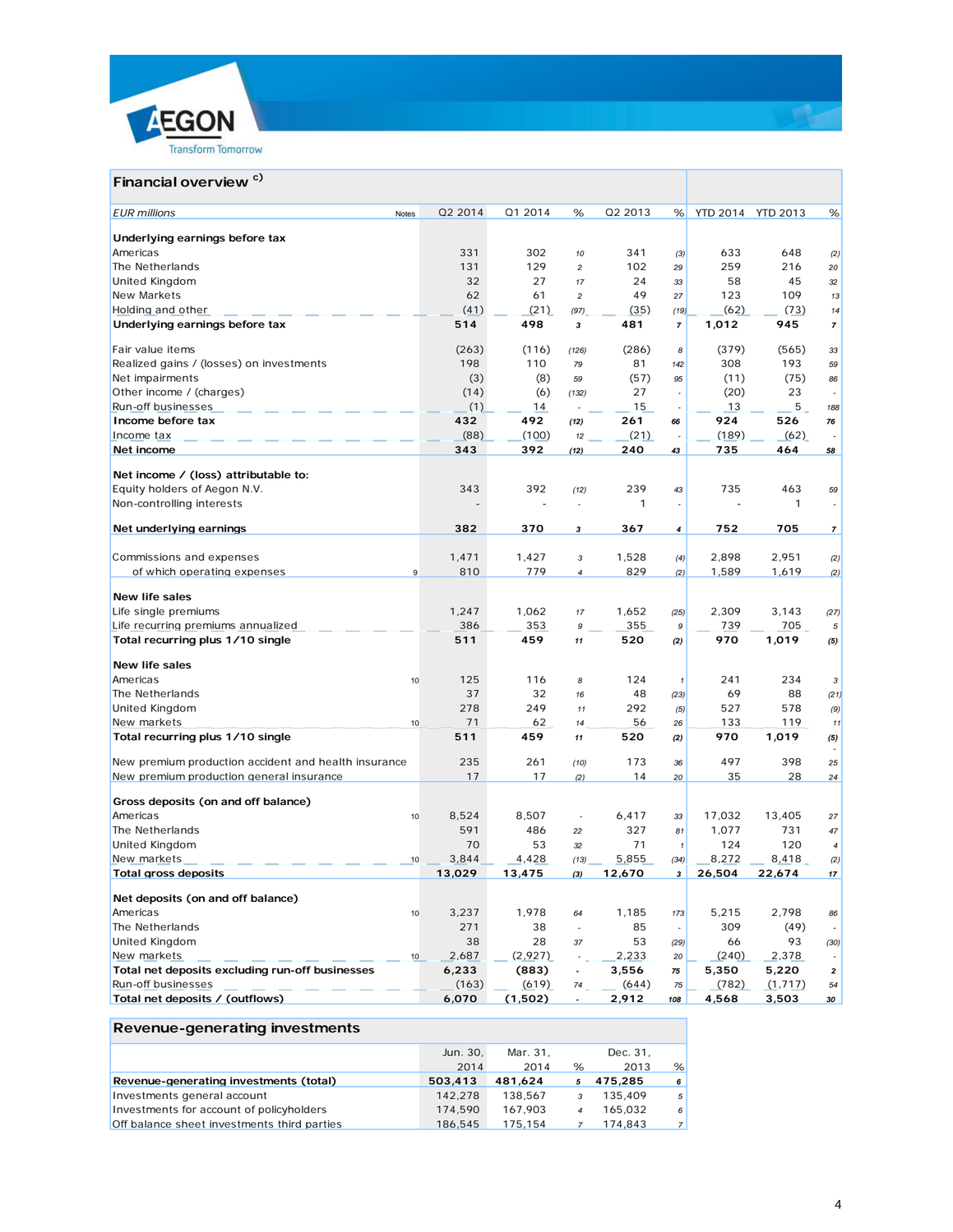



# OPERATIONAL HIGHLIGHTS

# **Underlying earnings before tax**

Aegon's underlying earnings before tax in the second quarter of 2014 increased 7% compared to the second quarter of 2013 to EUR 514 million. The main drivers of the increase were strong net deposits in previous periods and higher equity markets in the Americas (EUR 24 million), higher margins and investment income in the Netherlands (EUR 31 million) and improved persistency in the United Kingdom (EUR 12 million). These more than offset unfavorable mortality in the Americas (EUR 15 million) and the impact of unfavorable currency exchange rates (EUR 15 million).

Underlying earnings from the Americas declined 3% compared to the second quarter of 2013 to EUR 331 million. In US dollar, underlying earnings increased 2%. Higher earnings from growth in variable annuity, mutual fund and pension balances, resulting from both financial markets and net inflows, more than offset unfavorable mortality and lower earnings from fixed annuities. Compared to the previous year, the unfavorable mortality result in the second quarter was largely attributable to lower reinsurance recoveries. Aegon expects to update its mortality assumptions in the United States as part of the annual assumption review during the third quarter. This includes supplementing the company's own emerging mortality experience with the results of recent old-age industry studies, which is expected to result in more conservative mortality assumptions.

In the Netherlands, underlying earnings increased 29% to EUR 131 million. This was mainly driven by improved earnings from Non-life, higher investment income and improved margins on savings.

Underlying earnings from Aegon's operations in the United Kingdom were up 33% to EUR 32 million in the second quarter of 2014, which was mainly the result of improved persistency. Aegon expects technology expenses to increase in the second half of 2014, compared to the first half, as most of the key projects that are being undertaken reach implementation stage.

Underlying earnings from New Markets increased 27% to EUR 62 million, primarily driven by higher earnings from Central & Eastern Europe and Asia.

Total holding costs increased 19% to EUR 41 million. This was primarily the result of higher net interest costs following a debt issuance and the reclassification of a perpetual security to short-term debt from the date the call became irrevocable to the actual call date on June 15, 2014.

# **Net income**

Net income increased to EUR 343 million due to growth of underlying earnings, higher realized gains on investments and lower impairments.

#### *Fair value items*

The results from fair value items amounted to a loss of EUR 263 million. The loss was mainly driven by the hedging programs in the United States, and model updates in the Netherlands. Aegon will implement further model updates in the third quarter of 2014.

# *Realized gains on investments*

Realized gains on investments increased to EUR 198 million, and were primarily related to de-risking in the United Kingdom, gains on the sale of private equity investments in the Netherlands and the receipt of capital distributions on a previously impaired equity investment in the Americas.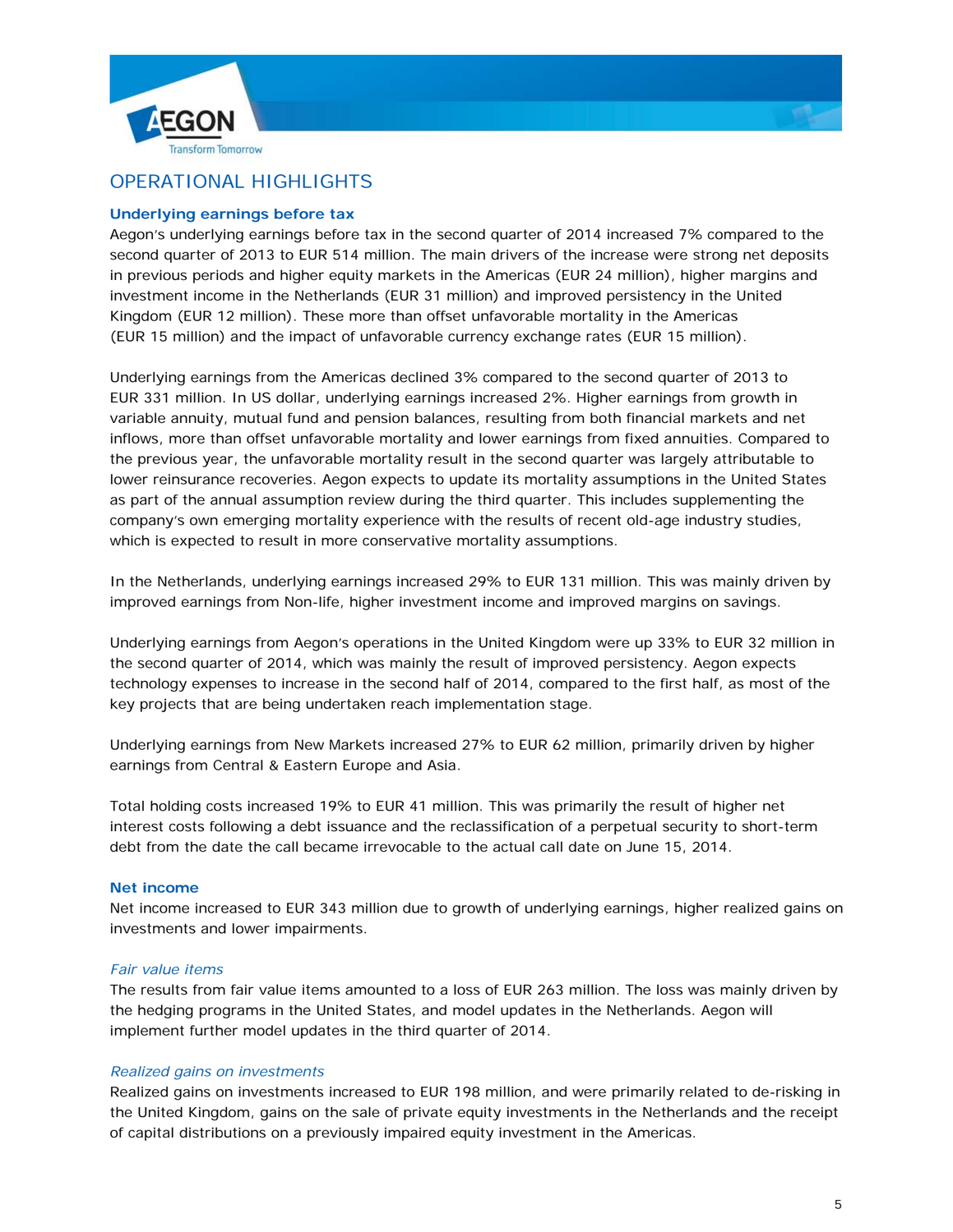



### *Net impairment charges*

Impairments improved to EUR 3 million and were mainly related to the foreign currency residential mortgage portfolio in Hungary due to legislation changes. The Hungarian government has indicated that it will introduce further legislation to reduce foreign currency mortgage debt, which could result in additional impairments. The improved level of impairments compared to last year was the result of the favorable credit environment in the United States, where impairments remained low and were more than offset by recoveries.

#### *Other charges*

Other charges amounted to EUR 14 million and were primarily related to restructuring costs in the United Kingdom and a fine related to past sales practices of accident insurance products.

#### *Run-off businesses*

The results of run-off businesses amounted to a loss of EUR 1 million as earnings in the second quarter were impacted by higher reinsurance claims.

### *Income tax*

Income tax amounted to EUR 88 million in the second quarter. The effective tax rate on underlying earnings was 26%. The effective tax rate on income before tax was 20%, driven by tax exempt income in the United States and in the Netherlands.

### **Return on equity**

Return on equity increased to 8.8% for the second quarter of 2014, driven by higher net underlying earnings and lower interest expenses resulting from deleveraging. Return on equity for Aegon's ongoing businesses, excluding equity allocated to Aegon's run-off businesses, amounted to 9.6% over the same period.

#### **Operating expenses**

In the second quarter, operating expenses declined 2% to EUR 810 million, mainly as a result of lower restructuring expenses and favorable currency effects.

#### **Sales**

In the second quarter of 2014, Aegon's total sales were up 5% to EUR 2.1 billion. Gross deposits increased 3%, as higher gross deposits in the variable annuity and retirement business in the United States more than offset lower deposits at Aegon Asset Management. Net deposits, excluding run-off businesses, were up 75% to EUR 6.2 billion, mainly resulting from a particularly strong quarter for the retirement business in the United States.

New premium production for accident and health insurance increased 36% to EUR 235 million, mainly due to several portfolio acquisitions, which were the result of new distribution agreements in the United States.

New life sales declined 2%, as higher sales of universal life products in the United States were more than offset by adverse currency movements and lower pension production in both the Netherlands and the United Kingdom. For the latter the second quarter of 2013 was a particularly strong quarter due to the introduction of the Retail Distribution Review.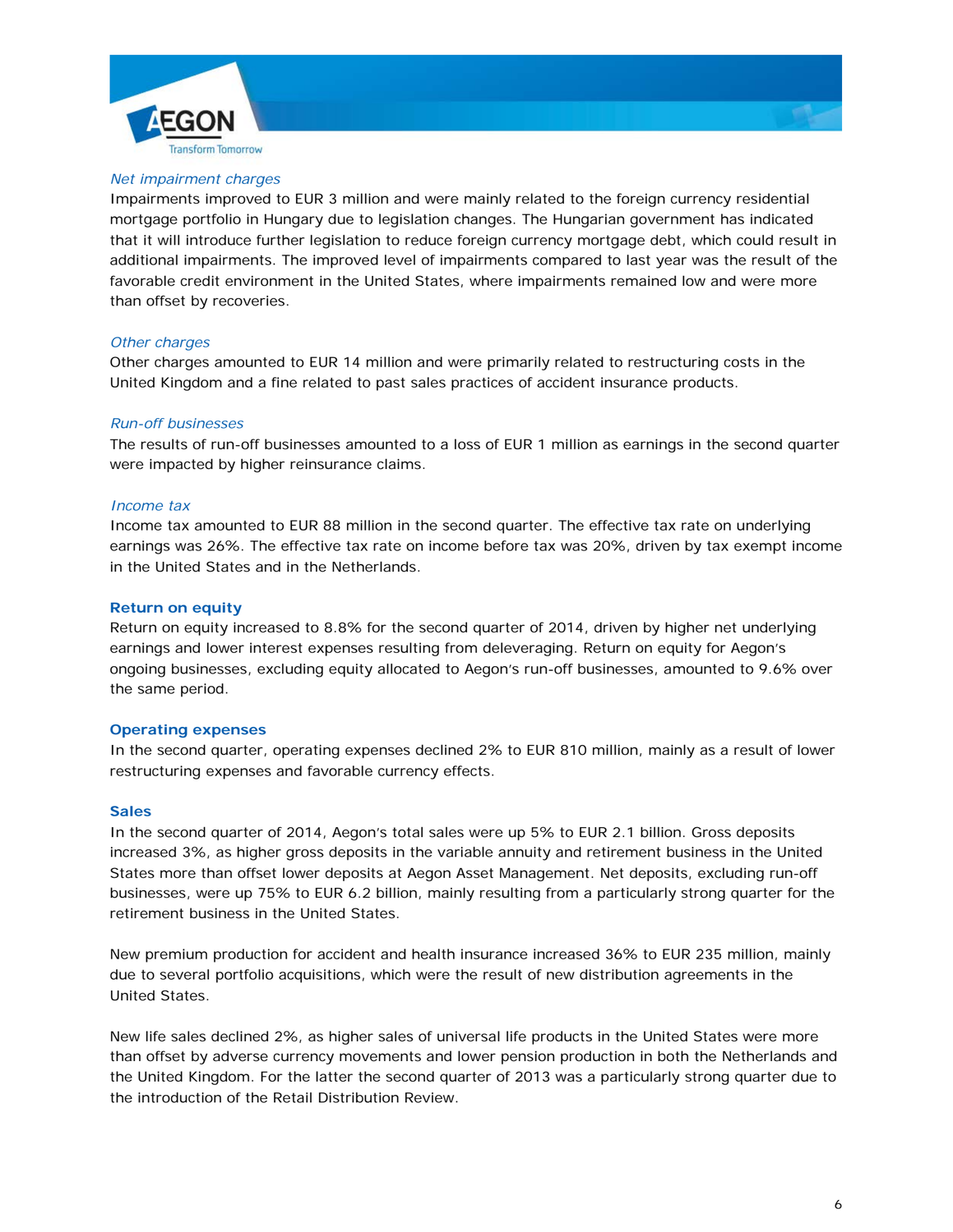



#### **Market consistent value of new business**

The market consistent value of new business amounted to EUR 221 million, 9% higher than in the second quarter of 2013. Strong sales growth and higher interest rates in the United States and the growth of Dutch mortgage production were partly offset by the effect of re-pricing of the variable annuity product offering.

#### **Revenue-generating investments**

Revenue-generating investments increased 5% during the second quarter of 2014 to EUR 503 billion, driven by net inflows and positive market movements, crossing the half trillion euro mark for the first time in the company's history.

#### **Capital management**

Shareholders' equity increased EUR 1.2 billion compared to the end of the first quarter of 2014 to EUR 20.3 billion at June 30, 2014. This was mainly driven by the effect of lower interest rates, resulting in higher revaluation reserves. The revaluation reserves increased by EUR 1.1 billion to EUR 5.4 billion. Aegon's shareholders' equity, excluding revaluation reserves and defined benefit plan remeasurements, amounted to EUR 15.9 billion - or EUR 7.53 per common share at the end of the second quarter.

The gross leverage ratio further improved to 31.2% in the second quarter, driven by debt refinancing and higher shareholders' equity. Excess capital in the holding remained stable at EUR 1.7 billion, as dividends paid to the holding were offset by the payment of the final dividend for 2013, debt refinancing, which reduced outstanding debt by EUR 80 million, interest payments and operating expenses.

On June 30, 2014, Aegon's Insurance Group Directive (IGD) ratio amounted to 211%, stable compared to the end of the first quarter. Earnings generated in the quarter and the benefit from a new redundant reserves financing solution in the United States, were offset by the payment of the final dividend for 2013 and the impact of declining interest rates. The capital in excess of the S&P AA threshold in the United States remained stable at USD 0.8 billion, as dividends paid to the holding were offset by earnings generated in the second quarter of 2014 and a new redundant reserves financing solution. The IGD ratio in the Netherlands, excluding Aegon Bank, remained stable at  $\sim$  240%, as earnings generated in the second quarter were offset by the negative impact of model updates. The Pillar I ratio in the United Kingdom, including the with-profit fund, declined from  $~150\%$  to  $~145\%$ , as the negative impact of de-risking and business transformation costs more than offset earnings generated during the quarter.

Effective as of June 15, 2014, Aegon redeemed perpetual capital securities with a coupon of 7.25% issued in 2007 and a principal amount of USD 1,050 million, equal to approximately EUR 780 million. This transaction was largely financed by the issuance of EUR 700 million subordinated notes with a coupon of 4% on April 25.

As a result of the call and the new issuance, Aegon's fixed charge cover is expected to increase approximately 0.7 times on an annualized basis, which supports reaching Aegon's fixed charge cover target of 6 to 8 times by the end of 2014. Although underlying earnings before tax will be negatively impacted by EUR 28 million on an annualized basis, total interest expenses will be approximately EUR 27 million lower as a result of these capital management transactions. The interest cost on the newly issued notes is accounted for in underlying earnings while the interest on the perpetual capital securities was recorded directly in equity.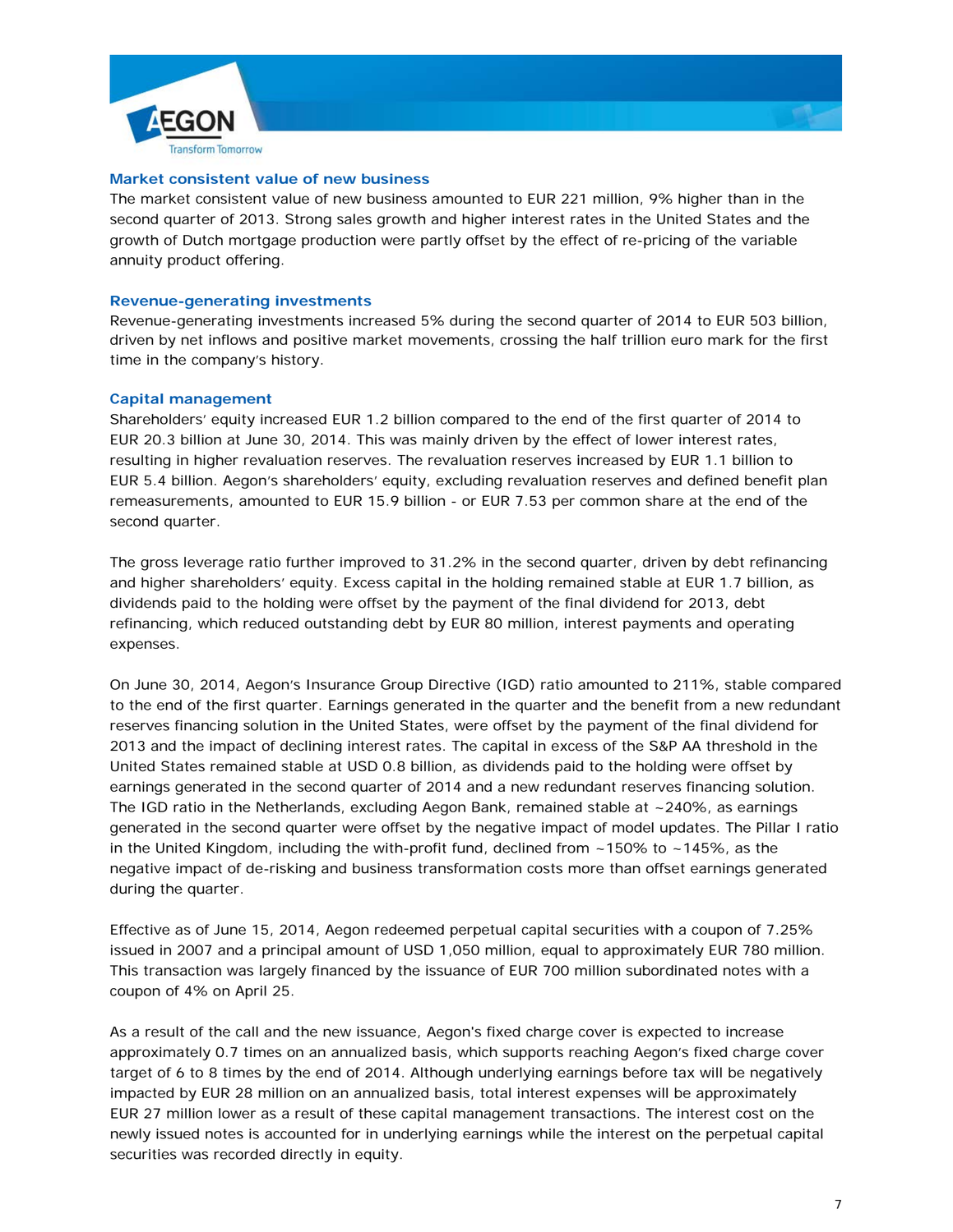



### **Operational free cash flows**

Operational free cash flows were EUR 370 million in the second quarter of 2014. Excluding one-time items of EUR 76 million and market impacts of EUR (25) million, operational free cash flows amounted to EUR 319 million. The one-time items were primarily related to the benefit from the new redundant reserves financing solution in the United States of approximately EUR 220 million, which more than offset model updates in the Netherlands and the impact of de-risking in the United Kingdom. The market impacts during the second quarter were mainly the result of lower interest rates, and were partly offset by the positive impact of narrowing credit spreads.

#### **Interim dividend**

The 2014 interim dividend amounts to EUR 0.11 per common share. The interim dividend will be paid in cash or stock at the election of the shareholder. The value of the stock dividend will be approximately equal to the cash dividend. Aegon will neutralize the dilutive effect of the stock dividend on earnings per share.

Aegon's shares will be quoted ex-dividend on August 21, 2014. The record date is August 25, 2014. The election period for shareholders will run from August 27 up to and including September 12, 2014. The stock fraction will be based on the average share price on Euronext Amsterdam from September 8 through September 12, 2014. The stock dividend ratio will be announced on September 17, 2014 and the dividend will be payable as of September 19, 2014.

| Financial overview, Q2 2014 geographically <sup>c)</sup> |       |                      |                |            |                      |       |
|----------------------------------------------------------|-------|----------------------|----------------|------------|----------------------|-------|
|                                                          |       |                      |                |            | Holding,             |       |
|                                                          |       |                      |                |            | other                |       |
|                                                          |       | The                  | United         | <b>New</b> | activities &         |       |
| <b>EUR</b> millions                                      |       | Americas Netherlands | Kingdom        |            | Markets eliminations | Total |
| Underlying earnings before tax by line of business       |       |                      |                |            |                      |       |
| Life                                                     | 128   | 78                   | 26             | 19         |                      | 251   |
| Individual savings and retirement products               | 134   |                      |                |            |                      | 135   |
| Pensions                                                 | 67    | 45                   | 5              | 3          |                      | 120   |
| Non-life                                                 |       | 3                    |                | 9          |                      | 12    |
| Distribution                                             |       | 3                    |                |            |                      | 3     |
| Asset Management                                         |       |                      |                | 25         |                      | 25    |
| Other                                                    |       |                      |                |            | (41)                 | (41)  |
| Share in underlying earnings before tax of associates    |       | 1                    | 1              | 6          |                      | 9     |
| Underlying earnings before tax                           | 331   | 131                  | 32             | 62         | (41)                 | 514   |
| Fair value items                                         | (118) | (132)                | (13)           |            |                      | (263) |
| Realized gains / (losses) on investments                 | 51    | 47                   | 97             | 2          |                      | 198   |
| Net impairments                                          | 15    | (3)                  |                | (15)       |                      | (3)   |
| Other income / (charges)                                 | (11)  | (5)                  | $\overline{2}$ |            | (1)                  | (14)  |
| Run-off businesses                                       | (1)   |                      |                |            |                      | (1)   |
| Income before tax                                        | 268   | 39                   | 117            | 51         | (43)                 | 432   |
| Income tax                                               | (51)  | (7)                  | (27)           | (16)       | 13                   | (88)  |
| Net income                                               | 216   | 32                   | 90             | 35         | (29)                 | 343   |
| Net underlying earnings                                  | 232   | 101                  | 33             | 44         | (28)                 | 382   |

| Employee numbers                                                     |          |          |
|----------------------------------------------------------------------|----------|----------|
|                                                                      | Jun. 30, | Dec. 31, |
|                                                                      | 2014     | 2013     |
| Employees                                                            | 27,730   | 26.891   |
| of which agents                                                      | 5.244    | 4.753    |
| of which Aegon's share of employees in joint ventures and associates | 1.482    | 1,462    |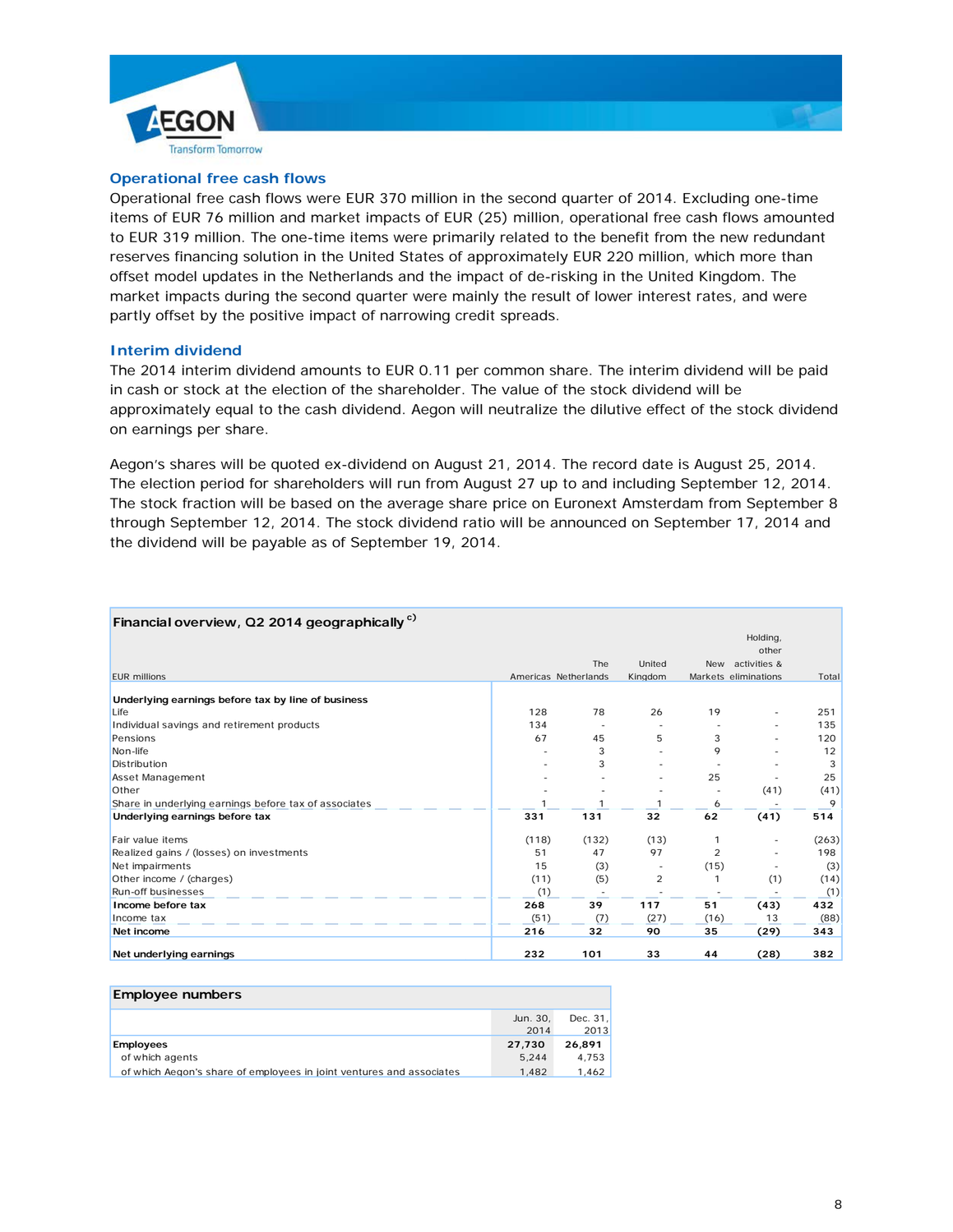



# AMERICAS

- o **Underlying earnings before tax increase 2% to USD 454 million**
- o **Net income up 52% to USD 296 million due to lower accounting losses from equity hedges and lower impairments**
- o **Sales of life insurance up 6% to USD 172 million, driven by higher universal life sales**
- o **Gross deposits up 40% to USD 11.7 billion reflecting strong growth in pensions and variable annuities; net deposits, excluding run-off, nearly tripling to USD 4.4 billion**

# **Underlying earnings before tax**

Underlying earnings from the Americas in the second quarter of 2014 increased 2% to USD 454 million. Higher earnings from growth in the variable annuity, mutual fund and pension balances, driven by both markets and net inflows, were partly offset by unfavorable mortality at Life & Protection and lower fixed annuity earnings.

- Life & Protection earnings declined 10% to USD 168 million. This was primarily driven by unfavorable mortality experience of USD 20 million.
- Earnings from Individual Savings & Retirement were up 12% to USD 184 million. Variable annuity earnings increased 26% to USD 120 million, driven by higher fee income from higher account balances. Fixed annuity earnings declined to USD 52 million. This was caused by the impact of continued portfolio reduction, which accelerated during the second quarter due to a further reduction in crediting rates. Earnings from retail mutual funds increased to USD 11 million, due to higher account balances.
- Employer Solutions & Pensions earnings increased 4% to USD 92 million. This was primarily the result of the growth of account balances, which was partially offset by margin pressure.
- Earnings from Canada increased to USD 10 million, while earnings from Latin America amounted to nil in the quarter.

# **Net income**

Net income from Aegon's businesses in the Americas was up 52% to USD 296 million in the second quarter. Lower losses from fair value items, higher realized gains on investments and lower impairments more than offset a reduction in contributions from the run-off businesses.

Results from fair value items amounted to a loss of USD 162 million. The loss on fair value hedges without an accounting match under IFRS, which is primarily related to the macro hedge on the GMIB variable annuities block, was USD 111 million. This was higher than the expected quarterly loss, driven by higher equity market returns and higher than expected hedge costs, including basis risk losses. Fair value hedges with an accounting match, which include the hedges on Aegon's GMWB variable annuities, contributed a loss of USD 66 million. This was driven by a decline in the credit spread used to calculate Aegon's liabilities, equity over-performance and lower interest rates. Fair value investments contributed USD 13 million, mainly driven by spread tightening on credit derivatives.

Gains on investments of USD 70 million were primarily related to gains from the receipt of capital distributions on a previously impaired equity investment, as well as normal bond trading activities. Gross impairments remained low and were more than offset by recoveries on investments wrapped by a monoline insurer, resulting in a net positive USD 21 million for the quarter.

The results of run-off businesses amounted to a loss of USD 1 million. The decline compared to the second quarter of 2013 was driven by higher reinsurance claims.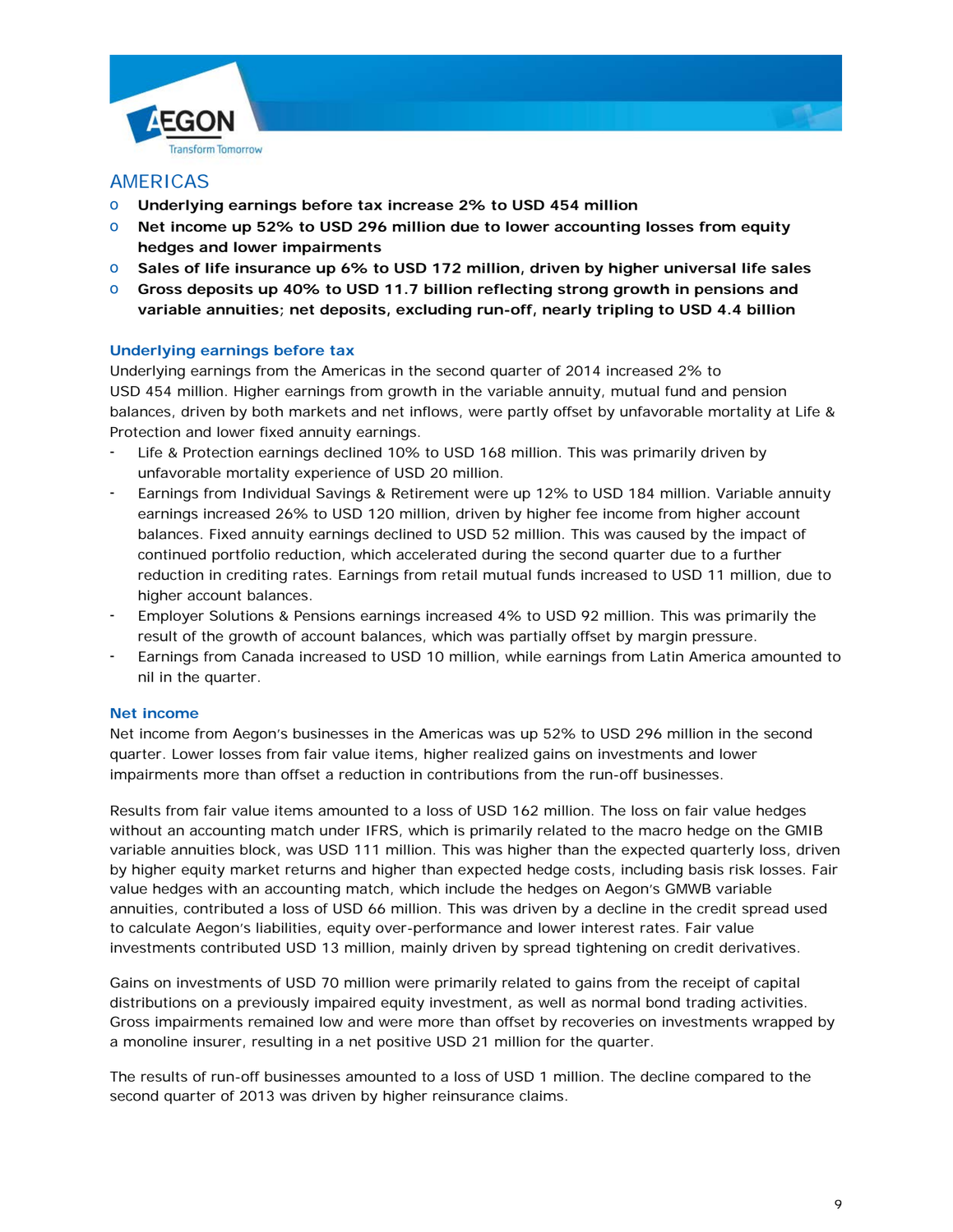



#### **Return on capital**

In the second quarter of 2014, the return on average capital invested in Aegon's business in the Americas, excluding revaluation reserves and defined benefit plan remeasurements, increased to 7.1%, driven by higher net underlying earnings. Excluding the capital allocated to the run-off businesses, return on capital amounted to 8.1%. The return on capital of Aegon's businesses excludes the benefit of leverage at the holding.

#### **Operating expenses**

Operating expenses increased 1% to USD 471 million, mainly driven by growth of the business.

#### **Sales**

New life sales were up 6% to USD 172 million, driven by higher universal life sales. The redesigned secondary guarantee universal life product, which was introduced in the first quarter of 2013, started to gain traction in the first half of 2014. In addition, higher indexed universal life sales contributed to overall sales growth as well. New premium production for accident and health insurance increased 49% to USD 309 million. This was mainly the result of several portfolio acquisitions, arising from new distribution agreements. Excluding these acquisitions, sales were 7% higher than in the second quarter of 2013, driven by higher supplemental health sales for both group and individual coverage as a result of the Affordable Care Act.

Gross deposits increased 40% to USD 11.7 billion. Gross deposits in pensions were up 72% to USD 8.1 billion, driven by larger than normal plan takeovers and the continued focus on retirement readiness by growing customer participation and contributions, partly through expanded use of autoenrollment and auto-escalation. Individual Retirement Accounts deposits amounted to USD 193 million, increasing 43% compared to the second quarter of 2013. Gross deposits in variable annuities of USD 2.5 billion were up 10% compared to the second quarter of 2013. This was mainly the result of both the ongoing focus on key distribution partners and expanding Aegon's distribution through alternative channels, together with product enhancements. Gross deposits in mutual funds declined 22% to USD 1.0 billion, due to a lower market demand for fixed income investment funds.

Net deposits, excluding run-off businesses, nearly tripled to USD 4.4 billion in the second quarter. This was mainly driven by a strong increase in pension net deposits to USD 3.8 billion, which was the result of larger than normal contract wins and stable withdrawal rates. Net deposits in variable annuities and mutual funds were stable at USD 1.3 billion and USD 0.1 billion, respectively. Fixed annuities experienced net outflows of USD 0.8 billion due to the overall portfolio reduction as part of a strategic repositioning of the business.

### **Market consistent value of new business**

The market consistent value of new business increased 23% to USD 184 million in the second quarter of 2014, resulting from strong improvements in variable annuities and life products. The former benefited from higher sales volumes as well as increased margins, partially driven by higher interest rates, which more than offset product re-pricing. The improvement in life insurance is primarily the result of higher sales, a more favorable product mix and the impact of implementing a new reserve financing solution.

#### **Revenue-generating investments**

Revenue-generating investments increased 3% to USD 384 billion during the second quarter. Investments for account of policyholders and off balance sheet investments for third parties were up by 4%, driven by net deposits as well as positive market movements. General account assets were stable during the quarter, as the impact from the decline in interest rates offset outflows from the runoff businesses and fixed annuities.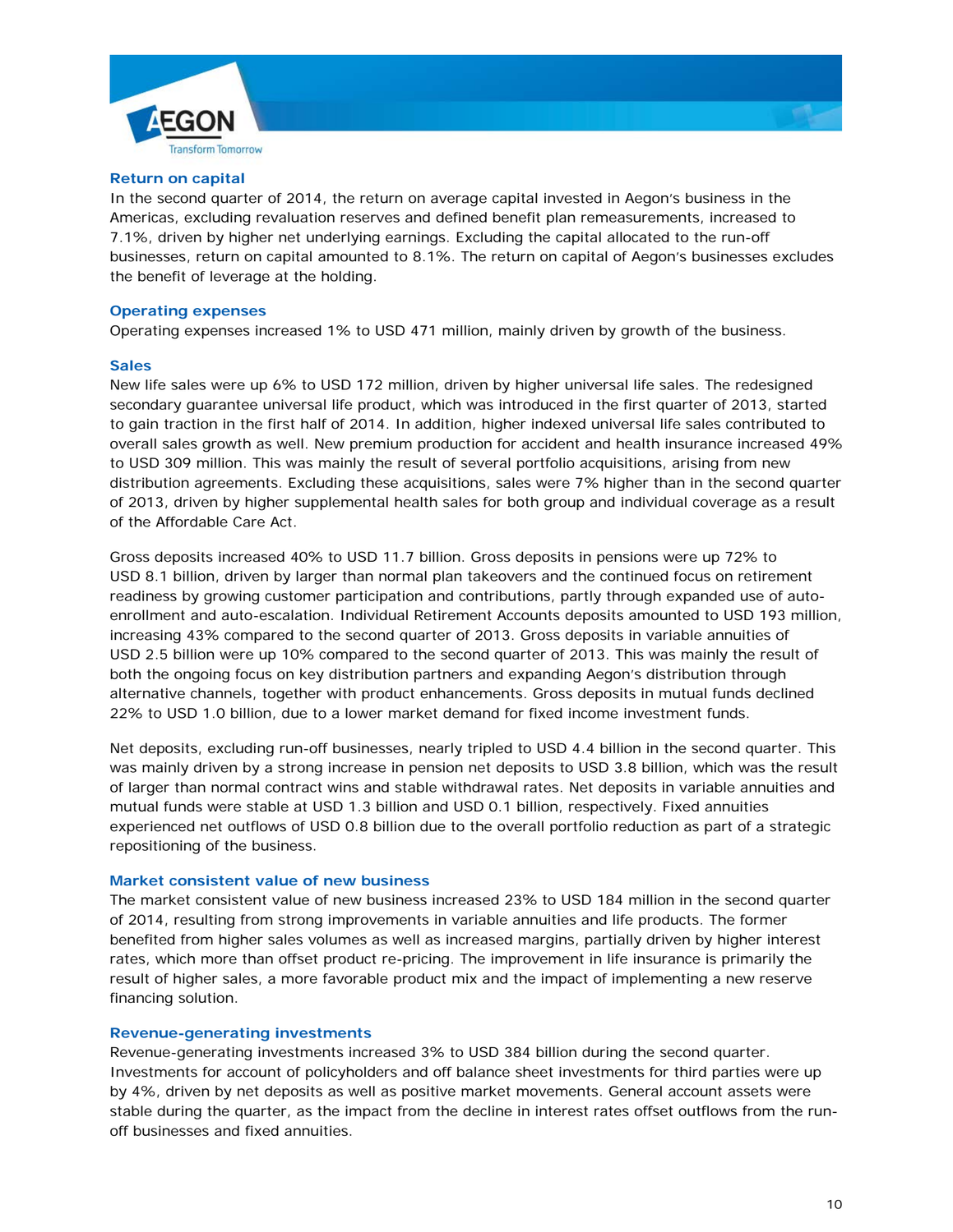



# **Americas c)**

| USD millions<br>Notes                                   | Q2 2014        | Q1 2014        | %                | Q2 2013        | %                        |          | YTD 2014 YTD 2013 | %                        |
|---------------------------------------------------------|----------------|----------------|------------------|----------------|--------------------------|----------|-------------------|--------------------------|
| Underlying earnings before tax by line of business      |                |                |                  |                |                          |          |                   |                          |
| Life and protection                                     | 168            | 141            | 19               | 188            | (10)                     | 309      | 354               | (12)                     |
| <b>Fixed annuities</b>                                  | 52             | 58             | (10)             | 60             | (15)                     | 110      | 116               | (6)                      |
| Variable annuities                                      | 120            | 108            | 11               | 96             | 26                       | 229      | 190               | 21                       |
| Retail mutual funds                                     | 11             | 12             | (2)              | 7              | 53                       | 23       | 12                | 83                       |
| Individual savings and retirement products              | 184            | 178            | 3                | 163            | 12                       | 361      | 318               | 13                       |
| Employer solutions & pensions                           | 92             | 89             | $\boldsymbol{4}$ | 89             | $\overline{4}$           | 181      | 171               | 6                        |
| Canada                                                  | 10             | 4              | 113              | $\overline{4}$ | 152                      | 14       | 4                 |                          |
| Latin America                                           |                | $\overline{2}$ |                  | $\mathbf{1}$   | $\overline{\phantom{a}}$ | 2        | 3                 | (41)                     |
| Underlying earnings before tax                          | 454            | 414            | 10               | 445            | $\overline{\mathbf{2}}$  | 868      | 850               | $\overline{\mathbf{2}}$  |
| Fair value items                                        | (162)          | (67)           | (142)            | (213)          | 24                       | (229)    | (509)             | 55                       |
| Realized gains / (losses) on investments                | 70             | 12             | $\sim$           | 41             | 76                       | 82       | 100               | (17)                     |
| Net impairments                                         | 21             | 5              | $\sim$           | (41)           | $\overline{\phantom{a}}$ | 25       | (41)              |                          |
| Other income / (charges)                                | (15)           | 4              |                  | (2)            |                          | (11)     | (8)               | (44)                     |
| Run- off businesses                                     | (1)            | 19             |                  | 19             | $\overline{\phantom{a}}$ | 18       | 6                 |                          |
| Income before tax                                       | 367            | 387            | (5)              | 249            | 47                       | 754      | 398               | 89                       |
| Income tax                                              | (71)           | (86)           | 18               | (55)           | (29)                     | (157)    | (57)              | (176)                    |
| Net income                                              | 296            | 300            | (1)              | 194            | 52                       | 597      | 341               | 75                       |
| Net underlying earnings                                 | 318            | 290            | 10               | 320            | (1)                      | 608      | 610               | $\overline{\phantom{a}}$ |
| Commissions and expenses                                | 1,145          | 1,110          | $\sqrt{3}$       | 1,136          | $\pmb{\mathcal{I}}$      | 2,255    | 2,203             | $\overline{a}$           |
| of which operating expenses                             | 471            | 453            | $\boldsymbol{4}$ | 469            | $\pmb{\mathcal{I}}$      | 925      | 942               | (2)                      |
|                                                         |                |                |                  |                |                          |          |                   |                          |
| New life sales                                          | 10             |                |                  |                |                          |          |                   |                          |
| Life single premiums                                    | 80             | 66             | 21               | 20             |                          | 146      | 64                | 129                      |
| Life recurring premiums annualized                      | 164            | 152            | 8                | 160            | 3                        | 316      | 301               | 5                        |
| Total recurring plus 1/10 single                        | 172            | 158            | 9                | 162            | 6                        | 330      | 307               | 8                        |
| Life & protection                                       | 144            | 134            | $\overline{7}$   | 133            | 8                        | 277      | 252               | 10                       |
| Canada                                                  | 18             | 16             | 9                | 17             | 6                        | 34       | 33                | 5                        |
| Latin America                                           | 10             | 8              | 27               | 12             | (10)                     | 18       | 22                | (15)                     |
| Total recurring plus 1/10 single                        | 172            | 158            | 9                | 162            | 6                        | 330      | 307               | 8                        |
| New premium production accident and health insurance    | 309            | 338            | (9)              | 207            | 49                       | 647      | 471               | 37                       |
| Gross deposits (on and off balance) by line of business | 10             |                |                  |                |                          |          |                   |                          |
| Life & protection                                       | $\overline{2}$ | $\overline{2}$ | (18)             | $\mathbf{1}$   | 51                       | 4        | 3                 | 34                       |
| <b>Fixed annuities</b>                                  | 87             | 71             | 22               | 136            | (36)                     | 159      | 325               | (51)                     |
| Variable annuities                                      | 2,475          | 2,038          | 21               | 2,251          | 10 <sup>1</sup>          | 4,513    | 3,873             | 17                       |
| Retail mutual funds                                     | 953            | 1,210          | (21)             | 1,224          | (22)                     | 2,163    | 2,411             | (10)                     |
| Individual savings & retirement products                | 3,515          | 3,320          | 6                | 3,611          | (3)                      | 6,834    | 6,609             | 3                        |
| Employer solutions & pensions                           | 8,141          | 8,288          | (2)              | 4,725          | $\mathbf{72}$            | 16,429   | 10,893            | 51                       |
| Canada                                                  | 27             | 36             | (26)             | 30             | (12)                     | 63       | 77                | (18)                     |
| Latin America                                           | $\overline{4}$ | 5              | (8)              | 5              | (6)                      | 9        | 11                | (12)                     |
| <b>Total gross deposits</b>                             | 11,689         | 11,651         |                  | 8,372          | 40                       | 23,340   | 17,593            | 33                       |
| Net deposits (on and off balance) by line of business   | 10             |                |                  |                |                          |          |                   |                          |
| Life & protection                                       | (9)            | (10)           | 5                | (12)           | 21                       | (19)     | (22)              | 10                       |
| <b>Fixed annuities</b>                                  | (753)          | (686)          | (10)             | (608)          | (24)                     | (1, 439) | (1, 161)          | (24)                     |
| Variable annuities                                      | 1,349          | 982            | 37               | 1,304          | 3                        | 2,331    | 2,003             | 16                       |
| Retail mutual funds                                     | 131            | 226            | (42)             | 150            | (12)                     | 357      | 393               | (9)                      |
| Individual savings & retirement products                | 727            | 522            | 39               | 846            | (14)                     | 1,249    | 1,235             | $\overline{1}$           |
| Employer solutions & pensions                           | 3,792          | 2,284          | 66               | 803            |                          | 6,076    | 2,644             | 130                      |
| Canada                                                  | (75)           | (90)           | 16               | (96)           | 21                       | (165)    | (190)             | 13                       |
| Latin America                                           | 3              | 3              | (14)             | 3              | (27)                     | 6        | 6                 | (8)                      |
| Total net deposits excluding run-off businesses         | 4,437          | 2,709          | 64               | 1,544          | 187                      | 7,147    | 3,673             | 95                       |
| Run-off businesses                                      | (224)          | (848)          | 74               | (838)          | 73                       | (1,072)  | (2, 254)          | 52                       |
| Total net deposits / (outflows)                         | 4,213          | 1,862          | 126              | 706            | $\overline{\phantom{a}}$ | 6,075    | 1,419             | $\overline{\phantom{a}}$ |

# **Revenue-generating investments**

|                                             | Jun. 30. | Mar. 31. |                | Dec. 31. |                |
|---------------------------------------------|----------|----------|----------------|----------|----------------|
|                                             | 2014     | 2014     | %              | 2013     | %              |
| Revenue-generating investments (total)      | 384,172  | 371.958  | 3              | 363.262  | 6              |
| Investments general account                 | 106.717  | 106.391  |                | 104.425  | $\overline{2}$ |
| Investments for account of policyholders    | 109.867  | 105.760  | $\overline{4}$ | 103.659  | 6              |
| Off balance sheet investments third parties | 167.588  | 159.808  |                | 155.179  | 8              |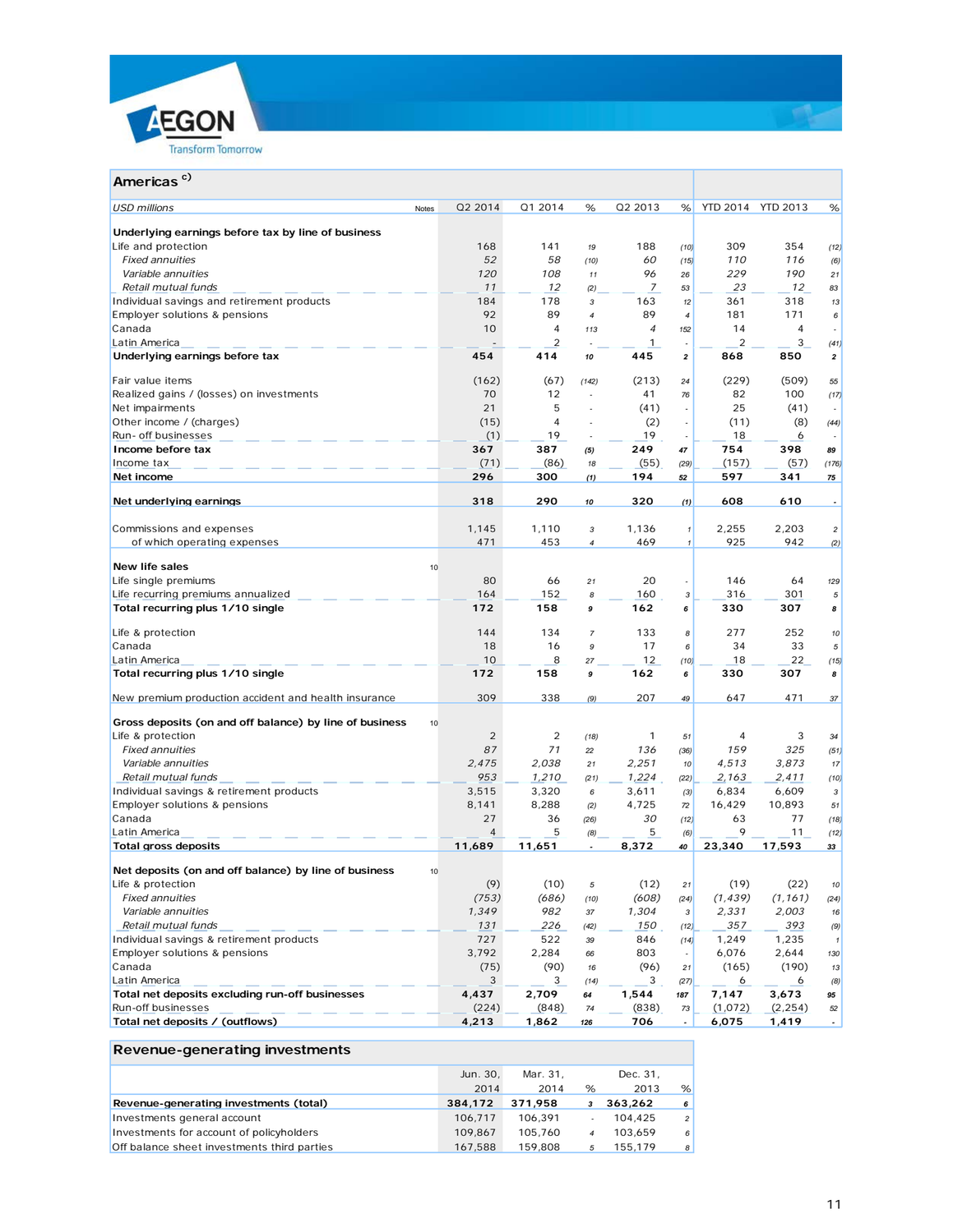



# THE NETHERLANDS

- o **Underlying earnings before tax up 29% to EUR 131 million, resulting from improved Nonlife earnings, higher investment income and improved margins on savings**
- o **Net income declines to EUR 32 million, due to a higher loss from fair value items**
- o **New life sales decline to EUR 37 million due to lower production in pensions**

### **Underlying earnings before tax**

Underlying earnings from Aegon's operations in the Netherlands increased 29% to EUR 131 million. This was mainly driven by improved earnings from Non-life, higher investment income and improved margins on savings.

- Earnings from Aegon's Life & Savings operations in the Netherlands were up 30% to EUR 78 million. This was the result of higher investment income and improved margins on savings.
- Earnings from the Pensions business declined to EUR 45 million, mainly driven by a morbidity claim of EUR 3 million.
- Non-life earnings amounted to EUR 3 million. Management actions taken to improve the profitability of the disability segment showed positive results. This was partly offset by the negative impact of a number of large claims in the general insurance business. In order to further improve the profitability of the Non-life business, Aegon has terminated several proxy relationships and increased premiums, together with continuing to simplify products and improve its claims monitoring.
- Earnings from the distribution businesses amounted to EUR 3 million. The decrease compared to the second quarter of 2013 was mainly driven by lower margins, as a result of the competitive market environment.

#### **Net income**

Net income from Aegon's businesses in the Netherlands declined to EUR 32 million. Results on fair value items amounted to a loss of EUR 132 million, which was primarily the result of model updates of EUR 78 million and fair value movements on interest rate hedges. Realized gains on investments totaled EUR 47 million and were mainly the result of the sale of private equity investments. Impairments strongly improved as mortgage arrears started to decline, and amounted to EUR 3 million.

#### **Return on capital**

The return on average capital, excluding revaluation reserves and defined benefit plan remeasurements, invested in Aegon's businesses in the Netherlands increased to 13.5%, driven by higher net underlying earnings. The return on capital of Aegon's businesses excludes the benefit of leverage at the holding.

#### **Operating expenses**

Operating expenses increased 8% to EUR 194 million. Realized cost savings were more than offset by a reclassification of expenses and higher investments in new ventures, due to seasonally higher expenses.

#### **Sales**

New life sales amounted to EUR 37 million in the second quarter. Individual life sales declined 12% to EUR 10 million, driven by the ongoing shift to *banksparen* products. Pension sales amounted to EUR 28 million, down 27% from the second quarter of 2013, due to the smaller average size of buyout deals closed this quarter.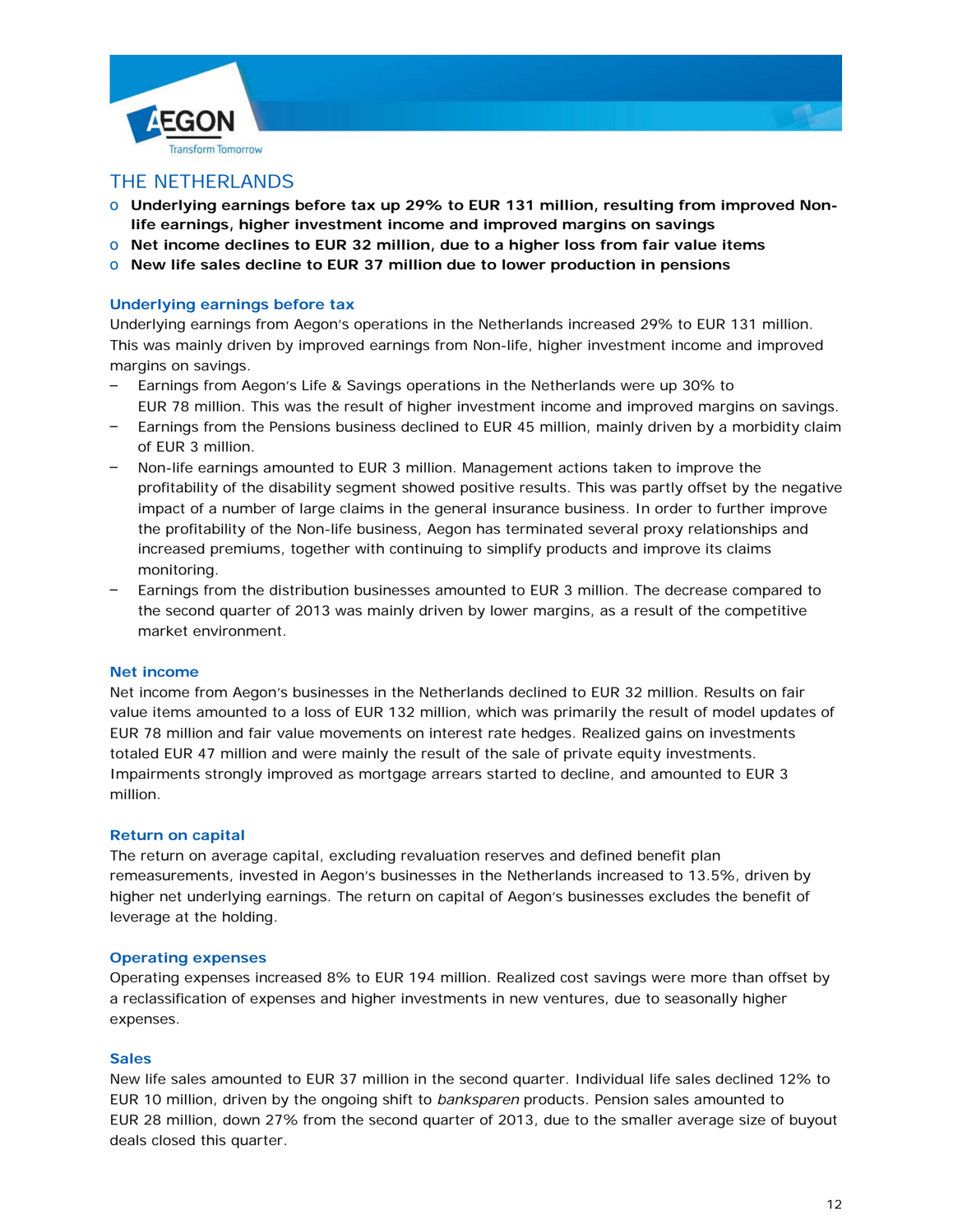

Production of mortgages in the second quarter of 2014 increased to EUR 1.4 billion, of which EUR 0.3 billion was related to demand for the recently launched Dutch mortgage fund from third party investors. Premium production for accident and health decreased to EUR 2 million, resulting from a focus on profitability. General insurance production remained stable and amounted to EUR 6 million.

Gross deposits in Life & Savings increased 70% to EUR 556 million. This was mainly the result of the strong performance of Knab, Aegon's online bank in the Netherlands, following its repositioning. Knab accounted for EUR 214 million of gross deposits in the second quarter, up from EUR 28 million in the second quarter of 2013 and doubling compared with the previous quarter. PPI deposits strongly increased to EUR 18 million, driven by Aegon's attractive product offering.

# **Market consistent value of new business**

The market consistent value of new business in the Netherlands increased 43% to EUR 60 million, primarily driven by a higher contribution from mortgages as production increased.

### **Revenue-generating investments**

Revenue-generating investments amounted to EUR 77 billion, up 3% compared with the previous quarter due to net inflows and positive market impacts.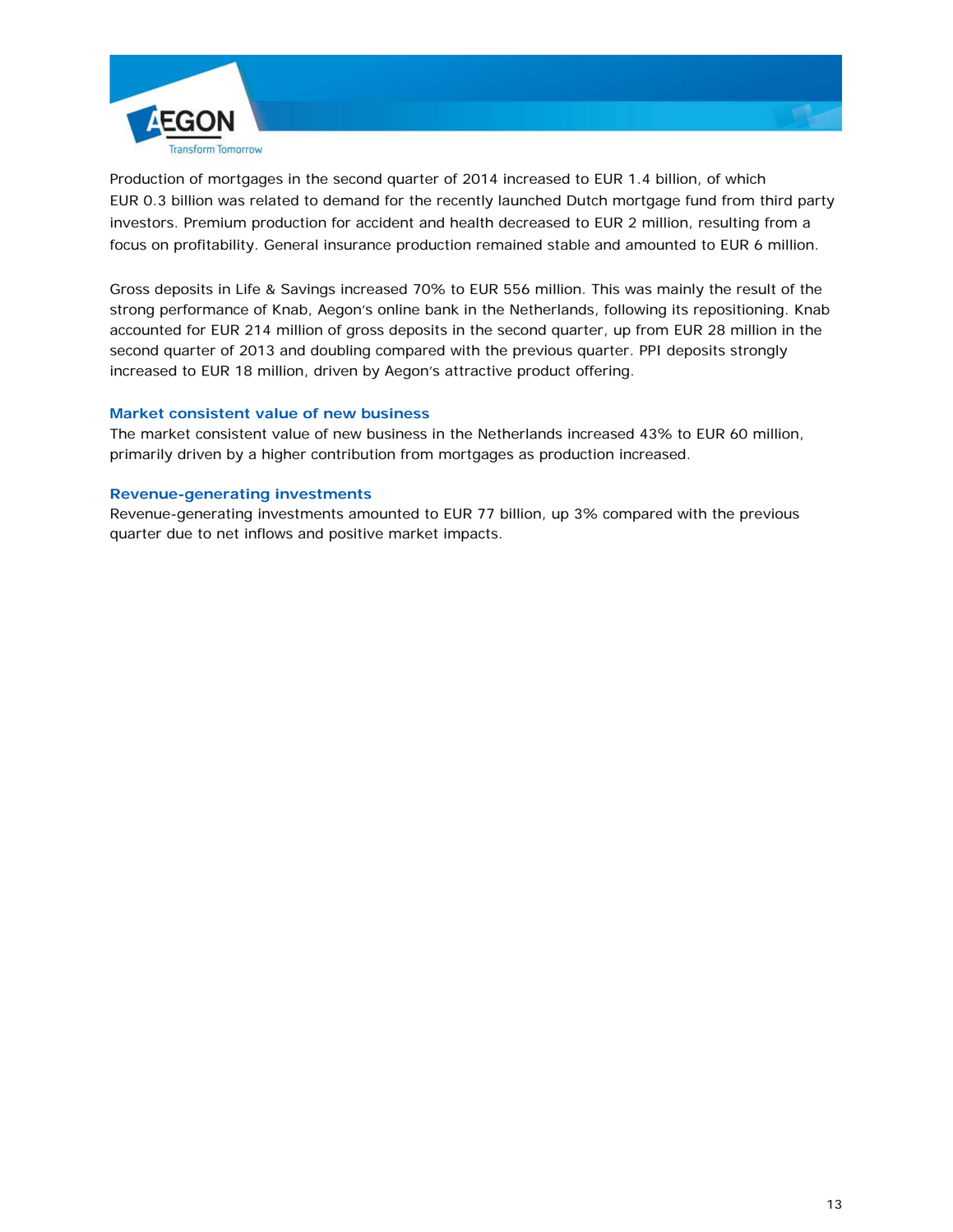



# **The Netherlands<sup>c)</sup>**

| <b>EUR</b> millions                                                    | <b>Notes</b> | 02 2014      | Q1 2014 | %                       | 02 2013        | %                        | YTD 2014 YTD 2013 |                | %            |
|------------------------------------------------------------------------|--------------|--------------|---------|-------------------------|----------------|--------------------------|-------------------|----------------|--------------|
|                                                                        |              |              |         |                         |                |                          |                   |                |              |
| Underlying earnings before tax by line of business<br>Life and Savings |              | 78           | 73      | $\overline{7}$          | 60             | 30                       | 152               | 129            |              |
| Pensions                                                               |              | 45           | 50      | (10)                    | 46             | (1)                      | 96                | 86             | 17<br>12     |
| Non-life                                                               |              | 3            | 1       | ÷                       | (10)           | $\overline{\phantom{a}}$ | 4                 | (11)           | $\sim$       |
| Distribution                                                           |              | 3            | 4       |                         | 4              |                          | 7                 | 10             |              |
| Share in underlying earnings before tax of associates                  |              | $\mathbf{1}$ |         | (16)                    | $\overline{2}$ | (6)<br>(58)              | 1                 | $\overline{2}$ | (25)<br>(58) |
| Underlying earnings before tax                                         |              | 131          | 129     | $\overline{\mathbf{z}}$ | 102            | 29                       | 259               | 216            | 20           |
|                                                                        |              |              |         |                         |                |                          |                   |                |              |
| Fair value items                                                       |              | (132)        | (36)    | $\sim$                  | (36)           | $\overline{\phantom{a}}$ | (167)             | (109)          | (53)         |
| Realized gains / (losses) on investments                               |              | 47           | 84      | (43)                    | 23             | 103                      | 131               | 86             | 51           |
| Net impairments                                                        |              | (3)          | (2)     | (69)                    | (14)           | 81                       | (4)               | (22)           | 81           |
| Other income / (charges)                                               |              | (5)          | (3)     | (53)                    | (27)           | 82                       | (8)               | (27)           | 70           |
| Income before tax                                                      |              | 39           | 172     | (77)                    | 48             | (20)                     | 211               | 144            | 46           |
| Income tax                                                             |              | (7)          | (29)    | 76                      | (6)            | (11)                     | (35)              | (21)           | (68)         |
| Net income                                                             |              | 32           | 143     | (78)                    | 42             | (25)                     | 175               | 123            | 42           |
|                                                                        |              | 101          | 100     |                         | 82             |                          | 202               | 169            |              |
| Net underlying earnings                                                |              |              |         | $\mathbf{1}$            |                | 26                       |                   |                | 20           |
| Commissions and expenses                                               |              | 264          | 254     | $\overline{4}$          | 253            | 5                        | 518               | 502            | 3            |
| of which operating expenses                                            |              | 194          | 185     | 5                       | 181            | 8                        | 380               | 360            | 6            |
|                                                                        |              |              |         |                         |                |                          |                   |                |              |
| <b>New life sales</b>                                                  |              |              |         |                         |                |                          |                   |                |              |
| Life single premiums                                                   |              | 316          | 260     | 22                      | 389            | (19)                     | 576               | 735            | (22)         |
| Life recurring premiums annualized                                     |              | 6            | 6       | (6)                     | 10             | (42)                     | 12                | 15             | (19)         |
| Total recurring plus 1/10 single                                       |              | 37           | 32      | 16                      | 48             | (23)                     | 69                | 88             | (21)         |
| Life and Savings                                                       |              | 10           | 12      | (18)                    | 10             | (12)                     | 21                | 24             | (11)         |
| Pensions                                                               |              | 28           | 20      | 36                      | 38             | (27)                     | 48                | 64             | (25)         |
| Total recurring plus 1/10 single                                       |              | 37           | 32      | 16                      | 48             | (23)                     | 69                | 88             | (21)         |
|                                                                        |              |              |         |                         |                |                          |                   |                |              |
| New premium production accident and health insurance                   |              | 2            | 4       | (44)                    | $\overline{4}$ | (50)                     | 7                 | 17             | (62)         |
| New premium production general insurance                               |              | 6            | 8       | (18)                    | 6              | 3                        | 14                | 14             | (1)          |
| Gross deposits (on and off balance) by line of business                |              |              |         |                         |                |                          |                   |                |              |
| Life and Savings                                                       |              | 556          | 486     | 14                      | 327            | 70                       | 1,042             | 731            | 43           |
| Pensions                                                               |              | 35           |         |                         |                | ٠                        | 35                |                |              |
| <b>Total gross deposits</b>                                            |              | 591          | 486     | 22                      | 327            | 81                       | 1,077             | 731            | 47           |
|                                                                        |              |              |         |                         |                |                          |                   |                |              |
| Net deposits (on and off balance) by line of business                  |              |              |         |                         |                |                          |                   |                |              |
| Life and Savings                                                       |              | 237          | 38      |                         | 85             | 177                      | 275               | (49)           |              |
| Pensions                                                               |              | 35           |         |                         |                | $\overline{\phantom{a}}$ | 35                |                |              |
| Total net deposits / (outflows)                                        |              | 271          | 38      |                         | 85             | $\overline{a}$           | 309               | (49)           |              |

# **Revenue-generating investments**

|                                             | Jun. 30, | Mar. 31. |     | Dec. 31, |                |
|---------------------------------------------|----------|----------|-----|----------|----------------|
|                                             | 2014     | 2014     | %   | 2013     | %              |
| Revenue-generating investments (total)      | 76,730   | 74.182   | 3   | 71.993   | $\overline{7}$ |
| Investments general account                 | 48.389   | 46.652   |     | 45.354   | $\overline{7}$ |
| Investments for account of policyholders    | 27.422   | 26.555   | 3   | 25.646   | $\overline{7}$ |
| Off balance sheet investments third parties | 920      | 974      | (6) | 994      | (7)            |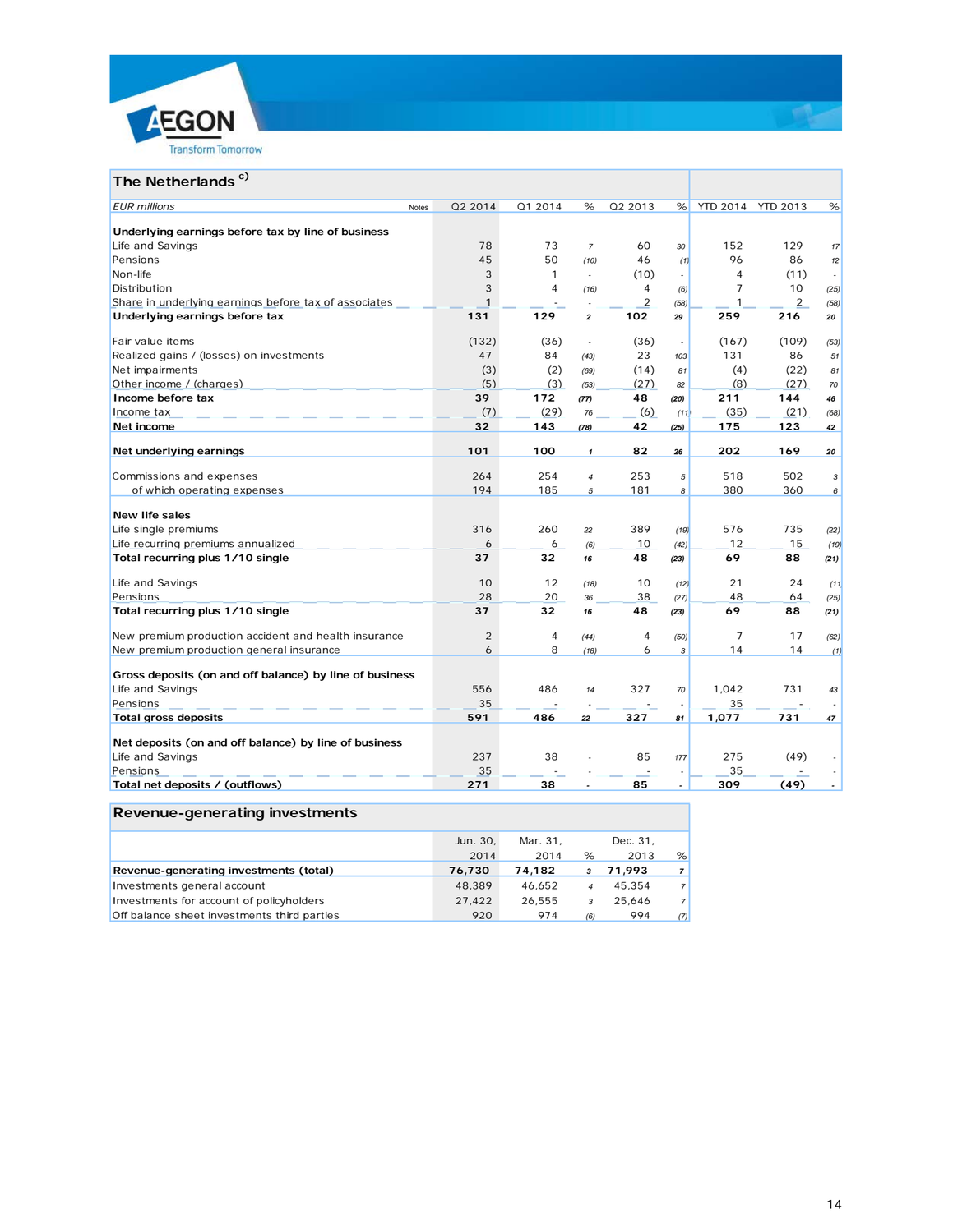



# UNITED KINGDOM

- o **Underlying earnings before tax up 28% to GBP 26 million due to improved persistency**
- o **Fast growing platform; assets reach GBP 1.9 billion, inflows amount to GBP 0.4 billion**
- o **New non-advised direct-to-consumer platform, Retiready, well received by consumers**
- o **Adding 49,000 new customers in the second quarter**

### **Underlying earnings before tax**

Underlying earnings before tax from Aegon's operations in the United Kingdom in the second quarter increased to GBP 26 million, higher than any quarter in 2013, driven mainly by improved persistency.

- Earnings from Life declined to GBP 21 million, mainly driven by lower investment income due to selective de-risking of the investment portfolio.
- Earnings from Pensions increased to GBP 4 million as earnings benefited mainly from an improvement in persistency. Expenses of GBP 1 million mainly related to developing and launching Retiready partly offset these benefits. Aegon expects technology expenses to increase in the second half of 2014, compared to the first half, as most of the projects that are being undertaken reach implementation stage. These projects are intended to meet the needs of Aegon's customers through investments in retirement solutions and enhancements to the workplace savings platform.
- Fee revenues amounted to GBP 114 million. The contribution from the new platform was small, but is growing rapidly.

#### **Net income**

Net income improved significantly to GBP 73 million, driven by higher realized gains, resulting from selective de-risking. Other charges included business transformation costs of GBP 9 million in the second quarter of 2014. The business transformation is expected to continue until the end of 2014.

#### **Customers**

During the second quarter of 2014 Aegon gained approximately 49,000 new customers. Through autoenrollment, approximately 600 new schemes were added in the second quarter. Around two-thirds of Aegon's existing schemes, in terms of assets under management, have implemented the autoenrollment requirements so far in 2014, with the remainder to follow in the second half of the year.

#### **Sales**

The gross and net inflow on Aegon's platform remained stable at GBP 0.4 billion, while total assets on the platform grew to GBP 1.9 billion at the end of second quarter of 2014. The average policy size on the platform is approximately GBP 55,000, more than double the amount for the traditional book of pensions and bonds.

Growth of platform assets is expected to accelerate in the second half of 2014, primarily driven by the launch of Retiready, the new digital service for the non-advised client group launched on April 30, and the upgrade of existing customers to the platform. Aegon started to offer this opportunity to its customers in the first half of 2014, and expects significant flows to emerge in the remainder of 2014 and beyond.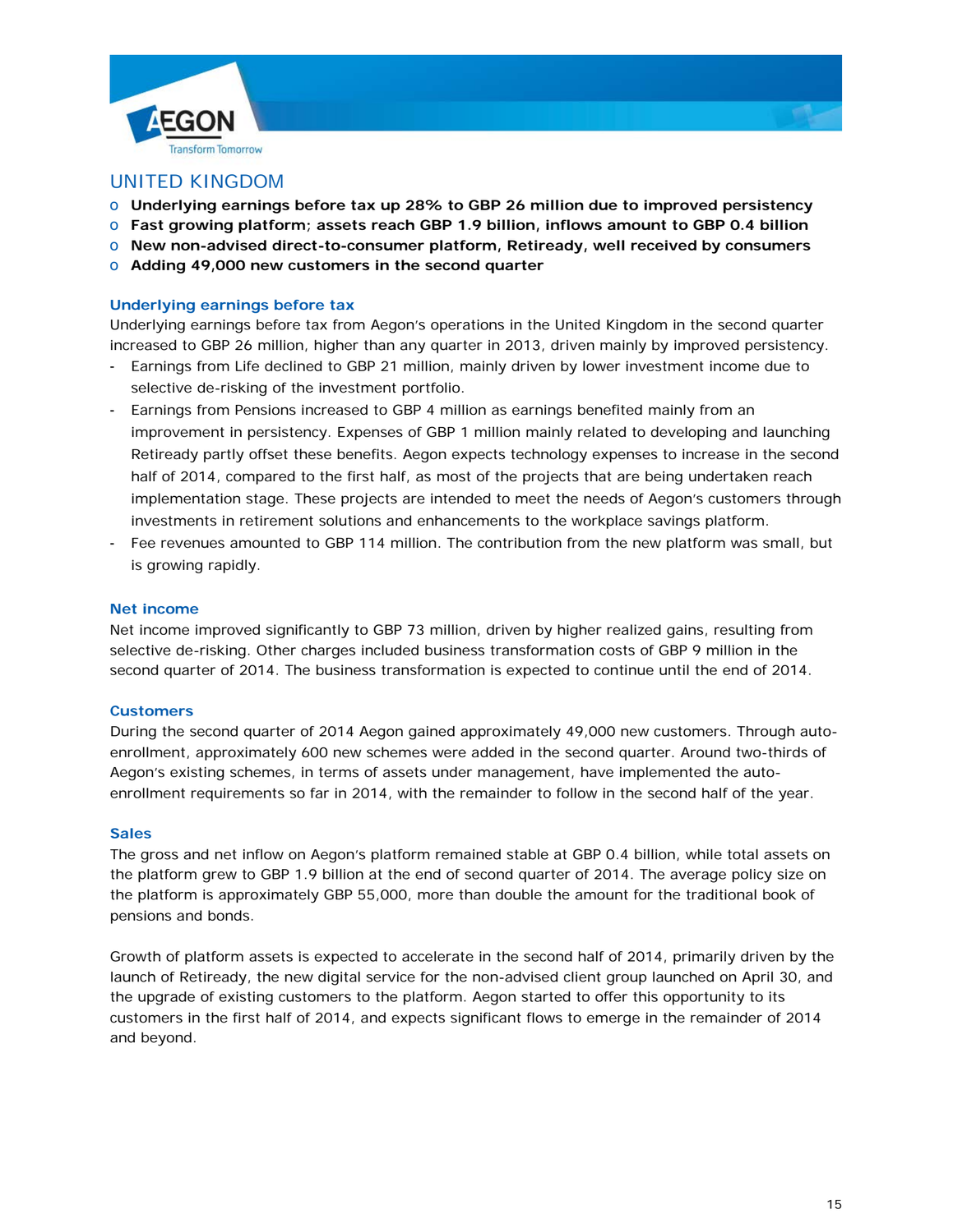



### **Regulation**

In the first quarter, the Department for Work and Pensions (DWP) announced charge caps for autoenrollment business, which are expected to come into effect as of April 1, 2015. Aegon currently estimates the impact of the DWP requirements on underlying earnings to be between GBP 20 to 25 million on an annual basis. On a cash flow basis, Aegon estimates that the impact will be significantly lower due to the abolishment of commissions.

### **Return on capital**

The return on average capital, excluding revaluation reserves and defined benefit plan remeasurements, invested in Aegon's businesses in the United Kingdom declined to 4.2% in the second quarter of 2014. The increase in net underlying earnings was offset by a higher capital base, which was the result of capital injections in the second half of 2013. The return on capital of Aegon's businesses excludes the benefit of leverage at the holding.

### **Operating expenses**

Operating expenses declined 20% to GBP 77 million, mainly as a result of lower expenses related to investments in technology and business transformation costs. These expenses declined from GBP 27 million in the second quarter of 2013 to GBP 10 million in the second quarter of 2014. Aegon expects that these expenses will increase in the second half of 2014 compared to the first half of the year.

### **Market consistent value of new business**

The market consistent value of new business in the UK declined to a loss of GBP 1 million. This was driven by lower margins arising from auto-enrollment, which had a negative impact of GBP 6 million, and lower margins and volumes on annuities.

# **Revenue-generating investments**

Revenue-generating investments increased 1% to GBP 58 billion during the second quarter, driven by positive market effects.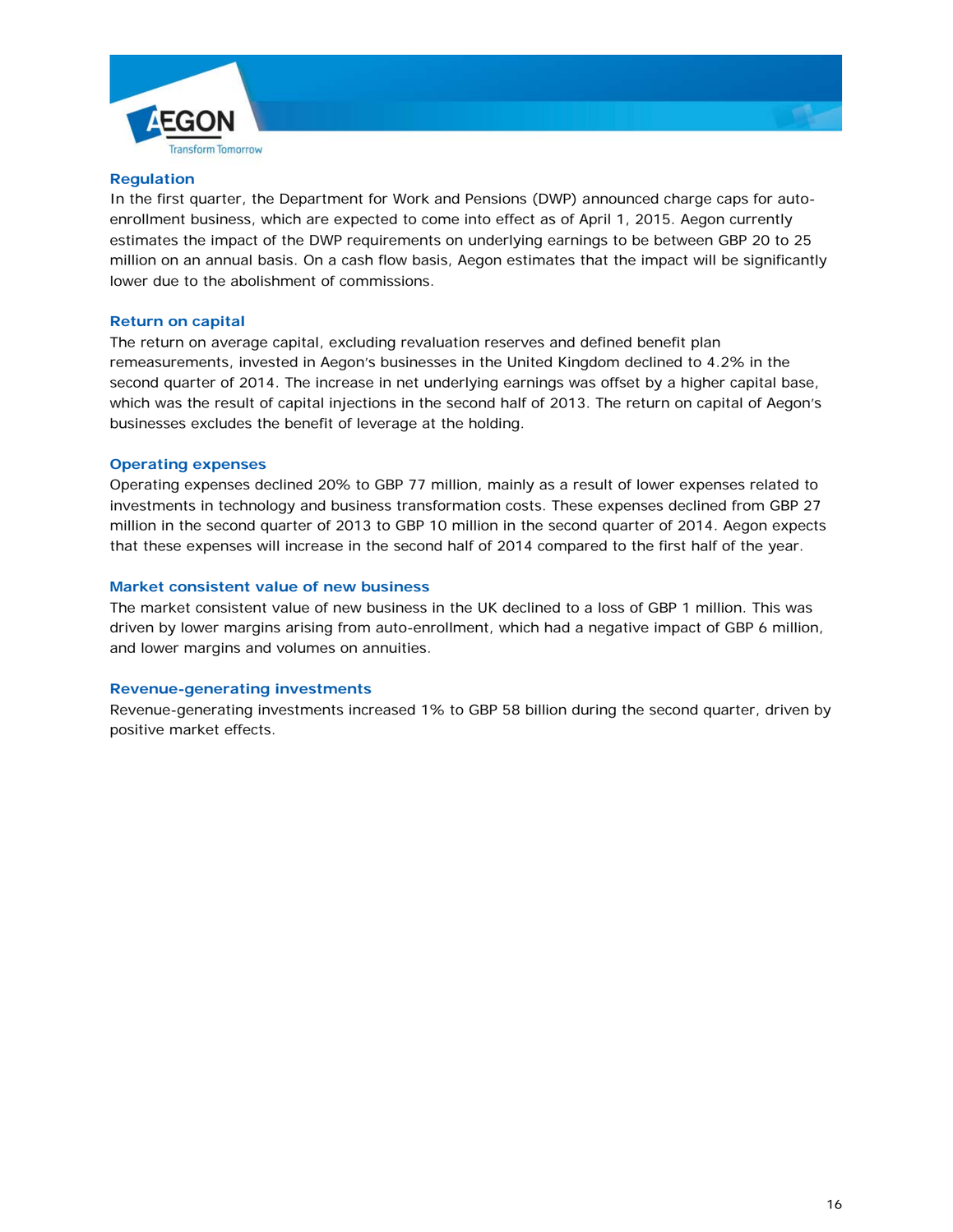



# **United Kingdom<sup>c)</sup>**

| Q2 2014<br>Q1 2014<br>Q2 2013<br>YTD 2014 YTD 2013<br><b>GBP</b> millions<br>%<br>%<br>%<br><b>Notes</b><br>Underlying earnings before tax by line of business<br>23<br>Life<br>21<br>18<br>39<br>41<br>(9)<br>20<br>(5)<br>$\overline{4}$<br>5<br>(3)<br>9<br>Pensions<br>(1)<br>(3)<br>÷.<br>$\sim$<br>(2)<br>Distribution<br>ä,<br>Underlying earnings before tax<br>26<br>22<br>38<br>20<br>48<br>15<br>28<br>27<br>Fair value items<br>(11)<br>(2)<br>(1)<br>(13)<br>(3)<br>÷,<br>80<br>13<br>23<br>93<br>24<br>Realized gains / (losses) on investments<br>÷,<br>Net impairments<br>(13)<br>(13)<br>98<br>÷.<br>98<br>$\overline{a}$<br>Other income / (charges)<br>(43)<br>(2)<br>(39)<br>1<br>(3)<br>96<br>5<br>÷.<br>Income before tax<br>96<br>(14)<br>126<br>30<br>$\overline{7}$<br>$\overline{a}$<br>$\overline{\phantom{a}}$<br>$\overline{\phantom{a}}$<br>(11)<br>(5)<br>$\overline{2}$<br>(16)<br>(4)<br>Income tax attributable to policyholder return<br>(120)<br>÷.<br>$\sim$<br>85<br>25<br>(12)<br>Income before income tax on shareholders return<br>111<br>3<br>$\overline{\phantom{a}}$<br>$\overline{a}$<br>(12)<br>(2)<br>5<br>Income tax on shareholders return<br>(14)<br>6<br>÷,<br>73<br>(6)<br>97<br>Net income<br>23<br>8<br>$\blacksquare$<br>27<br>22<br>Net underlying earnings<br>21<br>48<br>38<br>30<br>18<br>24<br>143<br>144<br>183<br>287<br>337<br>Commissions and expenses<br>(1)<br>(22)<br>(15)<br>97<br>77<br>77<br>154<br>of which operating expenses<br>166<br>(1)<br>(20)<br>(7)<br><b>New life sales</b><br>6<br>453<br>454<br>Life single premiums<br>913<br>907<br>1,733<br>$\hat{\mathbf{z}}$<br>(50)<br>(48)<br>181<br>156<br>318<br>Life recurring premiums annualized<br>161<br>342<br>12 <sup>2</sup><br>16<br>$\overline{7}$<br>Total recurring plus 1/10 single<br>226<br>206<br>247<br>433<br>491<br>(9)<br>(12)<br>10<br>Life<br>13<br>14<br>15<br>27<br>30<br>(10)<br>(4)<br>(13)<br>213<br>193<br>232<br>406<br>Pensions<br>461<br>11<br>(8)<br>(12)<br>226<br>Total recurring plus 1/10 single<br>206<br>247<br>433<br>491<br>(9)<br>(12)<br>10<br>1<br>$\mathbf{1}$<br>New premium production accident and health insurance<br>(93)<br>Gross deposits (on and off balance) by line of business<br>Variable annuities<br>2<br>Savings<br>59<br>102<br>99<br>57<br>44<br>30<br>(3)<br>3<br><b>Total gross deposits</b><br>59<br>102<br>57<br>44<br>101<br>30<br>(3)<br>Net deposits (on and off balance) by line of business<br>Variable annuities<br>(21)<br>(17)<br>(38)<br>(13)<br>(18)<br>(20)<br>(73)<br>(116)<br>51<br>40<br>58<br>92<br>97<br>Savings<br>28<br>(10)<br>(5)<br>31<br>45<br>54<br>79<br>Total net deposits / (outflows)<br>23<br>35<br>(32)<br>(32)<br>Platform assets under administration (balance end of period<br>1,935<br>1,562<br>548<br>1,935<br>548<br>24<br>$\overline{a}$<br>155 |  |  |  |  |  |
|---------------------------------------------------------------------------------------------------------------------------------------------------------------------------------------------------------------------------------------------------------------------------------------------------------------------------------------------------------------------------------------------------------------------------------------------------------------------------------------------------------------------------------------------------------------------------------------------------------------------------------------------------------------------------------------------------------------------------------------------------------------------------------------------------------------------------------------------------------------------------------------------------------------------------------------------------------------------------------------------------------------------------------------------------------------------------------------------------------------------------------------------------------------------------------------------------------------------------------------------------------------------------------------------------------------------------------------------------------------------------------------------------------------------------------------------------------------------------------------------------------------------------------------------------------------------------------------------------------------------------------------------------------------------------------------------------------------------------------------------------------------------------------------------------------------------------------------------------------------------------------------------------------------------------------------------------------------------------------------------------------------------------------------------------------------------------------------------------------------------------------------------------------------------------------------------------------------------------------------------------------------------------------------------------------------------------------------------------------------------------------------------------------------------------------------------------------------------------------------------------------------------------------------------------------------------------------------------------------------------------------------------------------------------------------------------------------------------------------------------------------------------------------------------------------------------------------------------------------------------------------|--|--|--|--|--|
|                                                                                                                                                                                                                                                                                                                                                                                                                                                                                                                                                                                                                                                                                                                                                                                                                                                                                                                                                                                                                                                                                                                                                                                                                                                                                                                                                                                                                                                                                                                                                                                                                                                                                                                                                                                                                                                                                                                                                                                                                                                                                                                                                                                                                                                                                                                                                                                                                                                                                                                                                                                                                                                                                                                                                                                                                                                                                 |  |  |  |  |  |
|                                                                                                                                                                                                                                                                                                                                                                                                                                                                                                                                                                                                                                                                                                                                                                                                                                                                                                                                                                                                                                                                                                                                                                                                                                                                                                                                                                                                                                                                                                                                                                                                                                                                                                                                                                                                                                                                                                                                                                                                                                                                                                                                                                                                                                                                                                                                                                                                                                                                                                                                                                                                                                                                                                                                                                                                                                                                                 |  |  |  |  |  |
|                                                                                                                                                                                                                                                                                                                                                                                                                                                                                                                                                                                                                                                                                                                                                                                                                                                                                                                                                                                                                                                                                                                                                                                                                                                                                                                                                                                                                                                                                                                                                                                                                                                                                                                                                                                                                                                                                                                                                                                                                                                                                                                                                                                                                                                                                                                                                                                                                                                                                                                                                                                                                                                                                                                                                                                                                                                                                 |  |  |  |  |  |
|                                                                                                                                                                                                                                                                                                                                                                                                                                                                                                                                                                                                                                                                                                                                                                                                                                                                                                                                                                                                                                                                                                                                                                                                                                                                                                                                                                                                                                                                                                                                                                                                                                                                                                                                                                                                                                                                                                                                                                                                                                                                                                                                                                                                                                                                                                                                                                                                                                                                                                                                                                                                                                                                                                                                                                                                                                                                                 |  |  |  |  |  |
|                                                                                                                                                                                                                                                                                                                                                                                                                                                                                                                                                                                                                                                                                                                                                                                                                                                                                                                                                                                                                                                                                                                                                                                                                                                                                                                                                                                                                                                                                                                                                                                                                                                                                                                                                                                                                                                                                                                                                                                                                                                                                                                                                                                                                                                                                                                                                                                                                                                                                                                                                                                                                                                                                                                                                                                                                                                                                 |  |  |  |  |  |
|                                                                                                                                                                                                                                                                                                                                                                                                                                                                                                                                                                                                                                                                                                                                                                                                                                                                                                                                                                                                                                                                                                                                                                                                                                                                                                                                                                                                                                                                                                                                                                                                                                                                                                                                                                                                                                                                                                                                                                                                                                                                                                                                                                                                                                                                                                                                                                                                                                                                                                                                                                                                                                                                                                                                                                                                                                                                                 |  |  |  |  |  |
|                                                                                                                                                                                                                                                                                                                                                                                                                                                                                                                                                                                                                                                                                                                                                                                                                                                                                                                                                                                                                                                                                                                                                                                                                                                                                                                                                                                                                                                                                                                                                                                                                                                                                                                                                                                                                                                                                                                                                                                                                                                                                                                                                                                                                                                                                                                                                                                                                                                                                                                                                                                                                                                                                                                                                                                                                                                                                 |  |  |  |  |  |
|                                                                                                                                                                                                                                                                                                                                                                                                                                                                                                                                                                                                                                                                                                                                                                                                                                                                                                                                                                                                                                                                                                                                                                                                                                                                                                                                                                                                                                                                                                                                                                                                                                                                                                                                                                                                                                                                                                                                                                                                                                                                                                                                                                                                                                                                                                                                                                                                                                                                                                                                                                                                                                                                                                                                                                                                                                                                                 |  |  |  |  |  |
|                                                                                                                                                                                                                                                                                                                                                                                                                                                                                                                                                                                                                                                                                                                                                                                                                                                                                                                                                                                                                                                                                                                                                                                                                                                                                                                                                                                                                                                                                                                                                                                                                                                                                                                                                                                                                                                                                                                                                                                                                                                                                                                                                                                                                                                                                                                                                                                                                                                                                                                                                                                                                                                                                                                                                                                                                                                                                 |  |  |  |  |  |
|                                                                                                                                                                                                                                                                                                                                                                                                                                                                                                                                                                                                                                                                                                                                                                                                                                                                                                                                                                                                                                                                                                                                                                                                                                                                                                                                                                                                                                                                                                                                                                                                                                                                                                                                                                                                                                                                                                                                                                                                                                                                                                                                                                                                                                                                                                                                                                                                                                                                                                                                                                                                                                                                                                                                                                                                                                                                                 |  |  |  |  |  |
|                                                                                                                                                                                                                                                                                                                                                                                                                                                                                                                                                                                                                                                                                                                                                                                                                                                                                                                                                                                                                                                                                                                                                                                                                                                                                                                                                                                                                                                                                                                                                                                                                                                                                                                                                                                                                                                                                                                                                                                                                                                                                                                                                                                                                                                                                                                                                                                                                                                                                                                                                                                                                                                                                                                                                                                                                                                                                 |  |  |  |  |  |
|                                                                                                                                                                                                                                                                                                                                                                                                                                                                                                                                                                                                                                                                                                                                                                                                                                                                                                                                                                                                                                                                                                                                                                                                                                                                                                                                                                                                                                                                                                                                                                                                                                                                                                                                                                                                                                                                                                                                                                                                                                                                                                                                                                                                                                                                                                                                                                                                                                                                                                                                                                                                                                                                                                                                                                                                                                                                                 |  |  |  |  |  |
|                                                                                                                                                                                                                                                                                                                                                                                                                                                                                                                                                                                                                                                                                                                                                                                                                                                                                                                                                                                                                                                                                                                                                                                                                                                                                                                                                                                                                                                                                                                                                                                                                                                                                                                                                                                                                                                                                                                                                                                                                                                                                                                                                                                                                                                                                                                                                                                                                                                                                                                                                                                                                                                                                                                                                                                                                                                                                 |  |  |  |  |  |
|                                                                                                                                                                                                                                                                                                                                                                                                                                                                                                                                                                                                                                                                                                                                                                                                                                                                                                                                                                                                                                                                                                                                                                                                                                                                                                                                                                                                                                                                                                                                                                                                                                                                                                                                                                                                                                                                                                                                                                                                                                                                                                                                                                                                                                                                                                                                                                                                                                                                                                                                                                                                                                                                                                                                                                                                                                                                                 |  |  |  |  |  |
|                                                                                                                                                                                                                                                                                                                                                                                                                                                                                                                                                                                                                                                                                                                                                                                                                                                                                                                                                                                                                                                                                                                                                                                                                                                                                                                                                                                                                                                                                                                                                                                                                                                                                                                                                                                                                                                                                                                                                                                                                                                                                                                                                                                                                                                                                                                                                                                                                                                                                                                                                                                                                                                                                                                                                                                                                                                                                 |  |  |  |  |  |
|                                                                                                                                                                                                                                                                                                                                                                                                                                                                                                                                                                                                                                                                                                                                                                                                                                                                                                                                                                                                                                                                                                                                                                                                                                                                                                                                                                                                                                                                                                                                                                                                                                                                                                                                                                                                                                                                                                                                                                                                                                                                                                                                                                                                                                                                                                                                                                                                                                                                                                                                                                                                                                                                                                                                                                                                                                                                                 |  |  |  |  |  |
|                                                                                                                                                                                                                                                                                                                                                                                                                                                                                                                                                                                                                                                                                                                                                                                                                                                                                                                                                                                                                                                                                                                                                                                                                                                                                                                                                                                                                                                                                                                                                                                                                                                                                                                                                                                                                                                                                                                                                                                                                                                                                                                                                                                                                                                                                                                                                                                                                                                                                                                                                                                                                                                                                                                                                                                                                                                                                 |  |  |  |  |  |
|                                                                                                                                                                                                                                                                                                                                                                                                                                                                                                                                                                                                                                                                                                                                                                                                                                                                                                                                                                                                                                                                                                                                                                                                                                                                                                                                                                                                                                                                                                                                                                                                                                                                                                                                                                                                                                                                                                                                                                                                                                                                                                                                                                                                                                                                                                                                                                                                                                                                                                                                                                                                                                                                                                                                                                                                                                                                                 |  |  |  |  |  |
|                                                                                                                                                                                                                                                                                                                                                                                                                                                                                                                                                                                                                                                                                                                                                                                                                                                                                                                                                                                                                                                                                                                                                                                                                                                                                                                                                                                                                                                                                                                                                                                                                                                                                                                                                                                                                                                                                                                                                                                                                                                                                                                                                                                                                                                                                                                                                                                                                                                                                                                                                                                                                                                                                                                                                                                                                                                                                 |  |  |  |  |  |
|                                                                                                                                                                                                                                                                                                                                                                                                                                                                                                                                                                                                                                                                                                                                                                                                                                                                                                                                                                                                                                                                                                                                                                                                                                                                                                                                                                                                                                                                                                                                                                                                                                                                                                                                                                                                                                                                                                                                                                                                                                                                                                                                                                                                                                                                                                                                                                                                                                                                                                                                                                                                                                                                                                                                                                                                                                                                                 |  |  |  |  |  |
|                                                                                                                                                                                                                                                                                                                                                                                                                                                                                                                                                                                                                                                                                                                                                                                                                                                                                                                                                                                                                                                                                                                                                                                                                                                                                                                                                                                                                                                                                                                                                                                                                                                                                                                                                                                                                                                                                                                                                                                                                                                                                                                                                                                                                                                                                                                                                                                                                                                                                                                                                                                                                                                                                                                                                                                                                                                                                 |  |  |  |  |  |
|                                                                                                                                                                                                                                                                                                                                                                                                                                                                                                                                                                                                                                                                                                                                                                                                                                                                                                                                                                                                                                                                                                                                                                                                                                                                                                                                                                                                                                                                                                                                                                                                                                                                                                                                                                                                                                                                                                                                                                                                                                                                                                                                                                                                                                                                                                                                                                                                                                                                                                                                                                                                                                                                                                                                                                                                                                                                                 |  |  |  |  |  |
|                                                                                                                                                                                                                                                                                                                                                                                                                                                                                                                                                                                                                                                                                                                                                                                                                                                                                                                                                                                                                                                                                                                                                                                                                                                                                                                                                                                                                                                                                                                                                                                                                                                                                                                                                                                                                                                                                                                                                                                                                                                                                                                                                                                                                                                                                                                                                                                                                                                                                                                                                                                                                                                                                                                                                                                                                                                                                 |  |  |  |  |  |
|                                                                                                                                                                                                                                                                                                                                                                                                                                                                                                                                                                                                                                                                                                                                                                                                                                                                                                                                                                                                                                                                                                                                                                                                                                                                                                                                                                                                                                                                                                                                                                                                                                                                                                                                                                                                                                                                                                                                                                                                                                                                                                                                                                                                                                                                                                                                                                                                                                                                                                                                                                                                                                                                                                                                                                                                                                                                                 |  |  |  |  |  |
|                                                                                                                                                                                                                                                                                                                                                                                                                                                                                                                                                                                                                                                                                                                                                                                                                                                                                                                                                                                                                                                                                                                                                                                                                                                                                                                                                                                                                                                                                                                                                                                                                                                                                                                                                                                                                                                                                                                                                                                                                                                                                                                                                                                                                                                                                                                                                                                                                                                                                                                                                                                                                                                                                                                                                                                                                                                                                 |  |  |  |  |  |
|                                                                                                                                                                                                                                                                                                                                                                                                                                                                                                                                                                                                                                                                                                                                                                                                                                                                                                                                                                                                                                                                                                                                                                                                                                                                                                                                                                                                                                                                                                                                                                                                                                                                                                                                                                                                                                                                                                                                                                                                                                                                                                                                                                                                                                                                                                                                                                                                                                                                                                                                                                                                                                                                                                                                                                                                                                                                                 |  |  |  |  |  |
|                                                                                                                                                                                                                                                                                                                                                                                                                                                                                                                                                                                                                                                                                                                                                                                                                                                                                                                                                                                                                                                                                                                                                                                                                                                                                                                                                                                                                                                                                                                                                                                                                                                                                                                                                                                                                                                                                                                                                                                                                                                                                                                                                                                                                                                                                                                                                                                                                                                                                                                                                                                                                                                                                                                                                                                                                                                                                 |  |  |  |  |  |
|                                                                                                                                                                                                                                                                                                                                                                                                                                                                                                                                                                                                                                                                                                                                                                                                                                                                                                                                                                                                                                                                                                                                                                                                                                                                                                                                                                                                                                                                                                                                                                                                                                                                                                                                                                                                                                                                                                                                                                                                                                                                                                                                                                                                                                                                                                                                                                                                                                                                                                                                                                                                                                                                                                                                                                                                                                                                                 |  |  |  |  |  |
|                                                                                                                                                                                                                                                                                                                                                                                                                                                                                                                                                                                                                                                                                                                                                                                                                                                                                                                                                                                                                                                                                                                                                                                                                                                                                                                                                                                                                                                                                                                                                                                                                                                                                                                                                                                                                                                                                                                                                                                                                                                                                                                                                                                                                                                                                                                                                                                                                                                                                                                                                                                                                                                                                                                                                                                                                                                                                 |  |  |  |  |  |
|                                                                                                                                                                                                                                                                                                                                                                                                                                                                                                                                                                                                                                                                                                                                                                                                                                                                                                                                                                                                                                                                                                                                                                                                                                                                                                                                                                                                                                                                                                                                                                                                                                                                                                                                                                                                                                                                                                                                                                                                                                                                                                                                                                                                                                                                                                                                                                                                                                                                                                                                                                                                                                                                                                                                                                                                                                                                                 |  |  |  |  |  |
|                                                                                                                                                                                                                                                                                                                                                                                                                                                                                                                                                                                                                                                                                                                                                                                                                                                                                                                                                                                                                                                                                                                                                                                                                                                                                                                                                                                                                                                                                                                                                                                                                                                                                                                                                                                                                                                                                                                                                                                                                                                                                                                                                                                                                                                                                                                                                                                                                                                                                                                                                                                                                                                                                                                                                                                                                                                                                 |  |  |  |  |  |
|                                                                                                                                                                                                                                                                                                                                                                                                                                                                                                                                                                                                                                                                                                                                                                                                                                                                                                                                                                                                                                                                                                                                                                                                                                                                                                                                                                                                                                                                                                                                                                                                                                                                                                                                                                                                                                                                                                                                                                                                                                                                                                                                                                                                                                                                                                                                                                                                                                                                                                                                                                                                                                                                                                                                                                                                                                                                                 |  |  |  |  |  |
|                                                                                                                                                                                                                                                                                                                                                                                                                                                                                                                                                                                                                                                                                                                                                                                                                                                                                                                                                                                                                                                                                                                                                                                                                                                                                                                                                                                                                                                                                                                                                                                                                                                                                                                                                                                                                                                                                                                                                                                                                                                                                                                                                                                                                                                                                                                                                                                                                                                                                                                                                                                                                                                                                                                                                                                                                                                                                 |  |  |  |  |  |
|                                                                                                                                                                                                                                                                                                                                                                                                                                                                                                                                                                                                                                                                                                                                                                                                                                                                                                                                                                                                                                                                                                                                                                                                                                                                                                                                                                                                                                                                                                                                                                                                                                                                                                                                                                                                                                                                                                                                                                                                                                                                                                                                                                                                                                                                                                                                                                                                                                                                                                                                                                                                                                                                                                                                                                                                                                                                                 |  |  |  |  |  |
|                                                                                                                                                                                                                                                                                                                                                                                                                                                                                                                                                                                                                                                                                                                                                                                                                                                                                                                                                                                                                                                                                                                                                                                                                                                                                                                                                                                                                                                                                                                                                                                                                                                                                                                                                                                                                                                                                                                                                                                                                                                                                                                                                                                                                                                                                                                                                                                                                                                                                                                                                                                                                                                                                                                                                                                                                                                                                 |  |  |  |  |  |
|                                                                                                                                                                                                                                                                                                                                                                                                                                                                                                                                                                                                                                                                                                                                                                                                                                                                                                                                                                                                                                                                                                                                                                                                                                                                                                                                                                                                                                                                                                                                                                                                                                                                                                                                                                                                                                                                                                                                                                                                                                                                                                                                                                                                                                                                                                                                                                                                                                                                                                                                                                                                                                                                                                                                                                                                                                                                                 |  |  |  |  |  |
|                                                                                                                                                                                                                                                                                                                                                                                                                                                                                                                                                                                                                                                                                                                                                                                                                                                                                                                                                                                                                                                                                                                                                                                                                                                                                                                                                                                                                                                                                                                                                                                                                                                                                                                                                                                                                                                                                                                                                                                                                                                                                                                                                                                                                                                                                                                                                                                                                                                                                                                                                                                                                                                                                                                                                                                                                                                                                 |  |  |  |  |  |
|                                                                                                                                                                                                                                                                                                                                                                                                                                                                                                                                                                                                                                                                                                                                                                                                                                                                                                                                                                                                                                                                                                                                                                                                                                                                                                                                                                                                                                                                                                                                                                                                                                                                                                                                                                                                                                                                                                                                                                                                                                                                                                                                                                                                                                                                                                                                                                                                                                                                                                                                                                                                                                                                                                                                                                                                                                                                                 |  |  |  |  |  |
|                                                                                                                                                                                                                                                                                                                                                                                                                                                                                                                                                                                                                                                                                                                                                                                                                                                                                                                                                                                                                                                                                                                                                                                                                                                                                                                                                                                                                                                                                                                                                                                                                                                                                                                                                                                                                                                                                                                                                                                                                                                                                                                                                                                                                                                                                                                                                                                                                                                                                                                                                                                                                                                                                                                                                                                                                                                                                 |  |  |  |  |  |
|                                                                                                                                                                                                                                                                                                                                                                                                                                                                                                                                                                                                                                                                                                                                                                                                                                                                                                                                                                                                                                                                                                                                                                                                                                                                                                                                                                                                                                                                                                                                                                                                                                                                                                                                                                                                                                                                                                                                                                                                                                                                                                                                                                                                                                                                                                                                                                                                                                                                                                                                                                                                                                                                                                                                                                                                                                                                                 |  |  |  |  |  |

# **Revenue-generating investments**

|                                             | Jun. 30. | Mar. 31. |    | Dec. 31. |    |
|---------------------------------------------|----------|----------|----|----------|----|
|                                             | 2014     | 2014     | %  | 2013     | %  |
| Revenue-generating investments (total)      | 58,046   | 57,453   |    | 57.277   |    |
| Investments general account                 | 9.485    | 9.084    | 4  | 8.938    | 6  |
| Investments for account of policyholders    | 48.229   | 48.091   | ٠  | 48.101   |    |
| Off balance sheet investments third parties | 331      | 277      | 20 | 239      | 39 |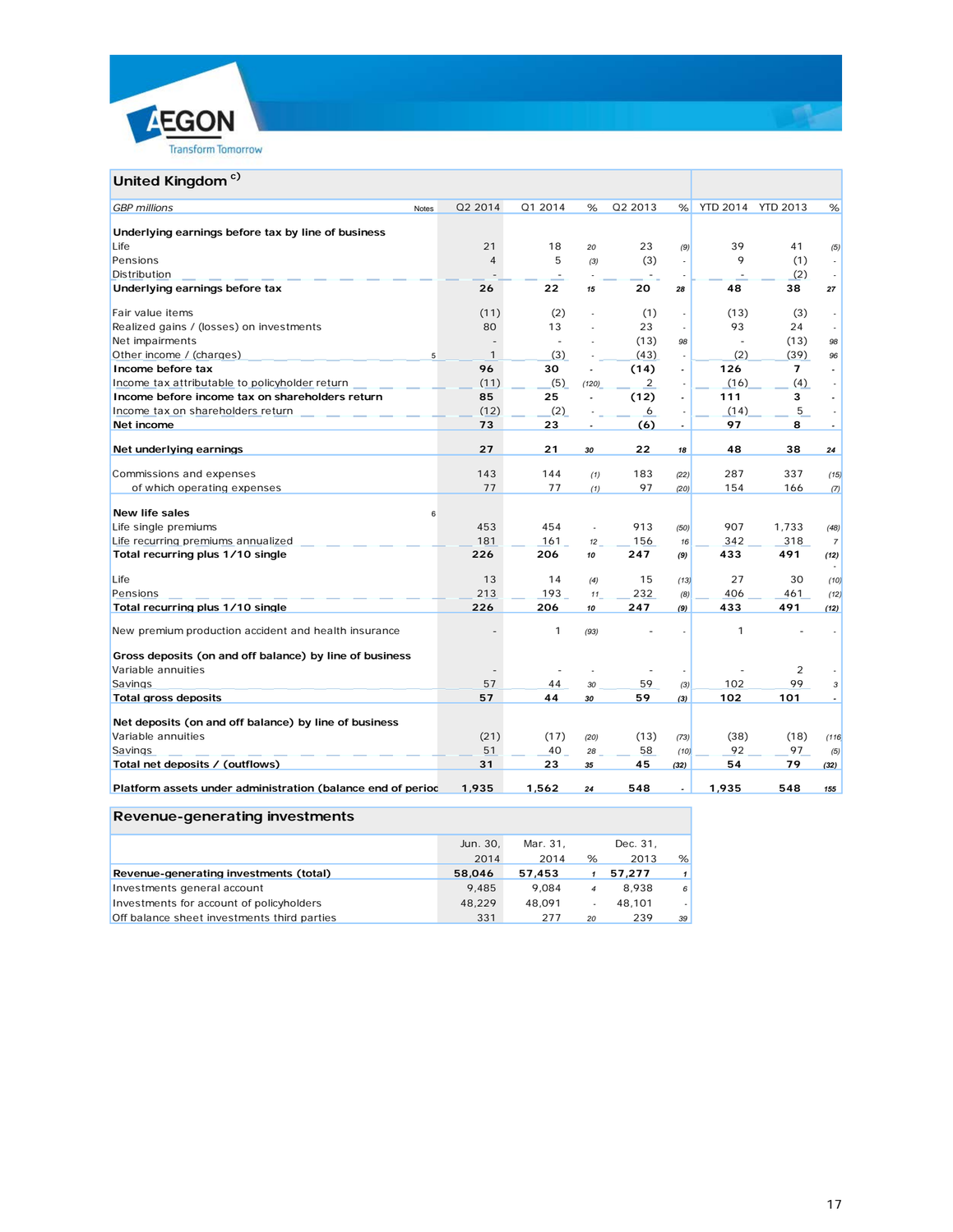



# NEW MARKETS

- o **Underlying earnings before tax increase 27% to EUR 62 million driven by higher earnings from Central & Eastern Europe and Asia**
- o **Net income amounts to EUR 35 million**
- o **New life sales up 26% to EUR 71 million due to strong performance in Asia and Spain**
- o **Gross deposits decline to EUR 3.8 billion driven by lower institutional sales**

# **Underlying earnings before tax**

In the second quarter, Aegon's underlying earnings before tax from New Markets increased 27% to EUR 62 million, which was the result of higher earnings in Central & Eastern Europe and Asia.

- Earnings from Central & Eastern Europe more than doubled to EUR 19 million, which was driven by the improved non-life result in Hungary, growth of the business and the use of updated mortality assumptions in Turkey.
- Results from Aegon's operations in Asia amounted to EUR 6 million, as the positive impact of strong sales growth in Hong Kong more than offset restructuring charges and higher expenses in the affinity marketing business.
- Earnings from Spain & France declined slightly to EUR 9 million. The new joint venture with Banco Santander added EUR 5 million to underlying earnings. This offset the impact of expenses related to developing a direct distribution channel in Spain and the divestment of the joint venture with Unnim in the second quarter of 2013. The earnings contribution from partner La Mondiale in France was flat at EUR 7 million.
- Results from Variable Annuities Europe amounted to EUR 3 million.
- Earnings from Aegon Asset Management declined 7% to EUR 25 million as higher management fee income arising from growth of assets under management was more than offset by lower transaction fees.

# **Net income**

The net income from Aegon's operations in New Markets declined to EUR 35 million, as the second quarter of 2013 included the gain of EUR 102 million on the sale of the joint venture with Unnim. Impairments amounted to EUR 15 million, primarily due to the Hungarian foreign currency mortgage portfolio. Of this impairment, EUR 9 million was caused by new regulation on the determination of the adequate exchange rate to be used for the calculation of outstanding debt and interest payments. The Hungarian government has indicated that it will introduce further legislation to reduce foreign currency mortgage debt, which could result in additional impairments.

# **Return on capital**

The return on average capital, excluding revaluation reserves, invested in Aegon's businesses in New Markets increased to 8.4%. This was mainly the result of higher net underlying earnings and lower average capital. Average capital decreased following the impairment of intangible assets related to the Polish pension fund business in 2013. The return on capital of Aegon's businesses excludes the benefit of leverage at the holding.

# **Operating expenses**

Operating expenses increased 1% to EUR 163 million in the second quarter. Favorable exchange rate impacts were more than offset by higher expenses related to growth of the business in Asia, the development of the direct distribution channel and the joint venture with Banco Santander in Spain.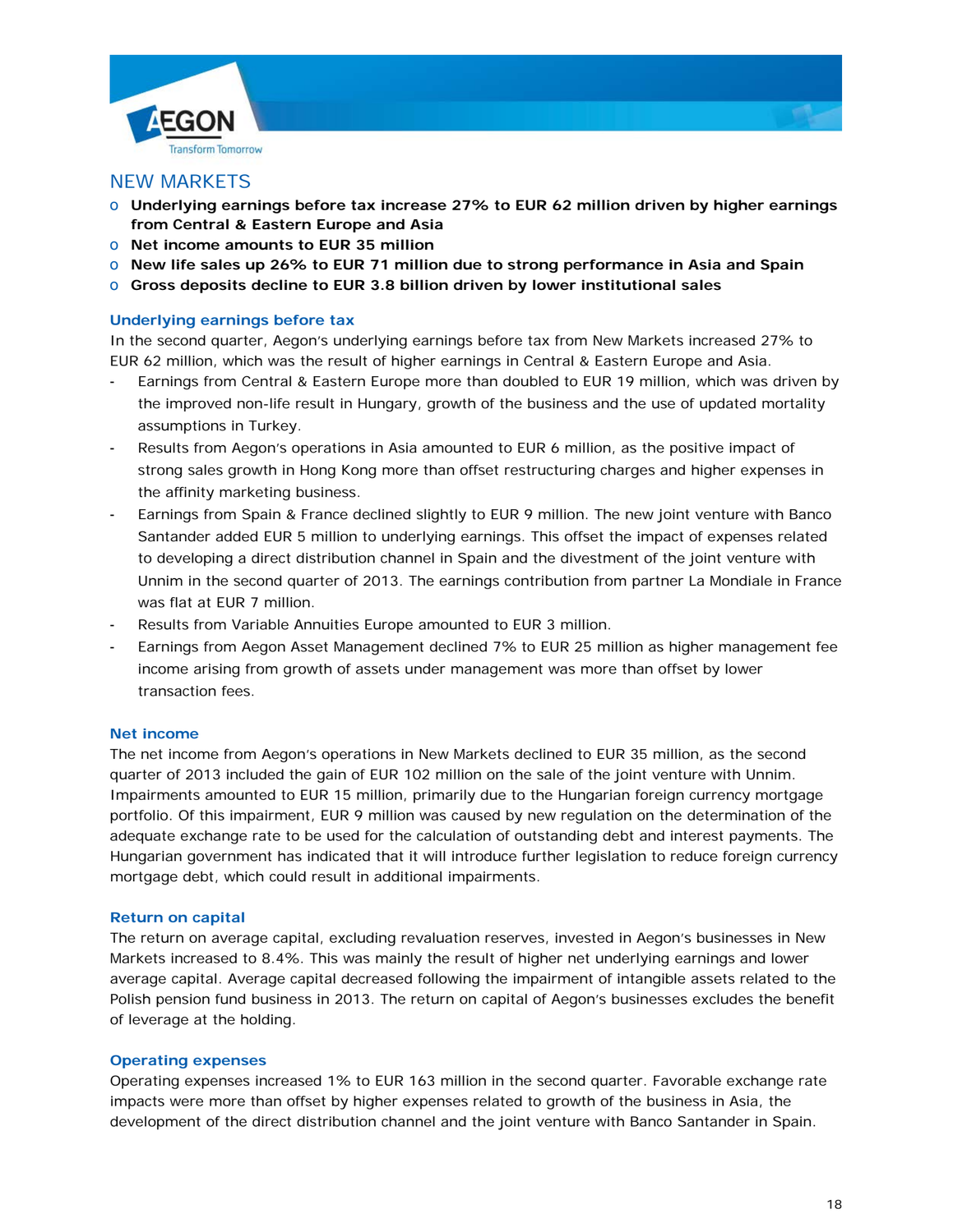



# **Sales**

New life sales amounted to EUR 71 million and were up 26% compared to the second quarter of 2013.

- In Central & Eastern Europe, new life sales declined 4% to EUR 25 million. Higher sales in Turkey, Hungary and the Czech Republic due to improved distribution productivity and growth of the tiedagent network were more than offset by adverse currency movements and lower sales in Poland that resulted from lower production in the broker and banking channels.
- In Asia, new life sales increased 71% to EUR 32 million. This was mainly driven by higher sales of universal life products in Hong Kong. Expansion of distribution through brokers led to a significant increase in average case size.
- New life sales in Spain were up 20% to EUR 14 million, as the sales contribution from the joint venture with Banco Santander more than offset the loss of sales from the joint venture with Unnim, which was divested in the second quarter of 2013. The joint venture with Banco Santander accounted for EUR 6 million of new life sales in the second quarter of 2014.

New premium production from Aegon's accident and health insurance businesses declined to EUR 8 million, mainly driven by lower sales of the direct marketing activities in Japan and Australia. New premium production from Aegon's general insurance business was up 33% to EUR 11 million, driven by the successful sales campaigns of the Banco Santander joint venture in Spain.

Gross deposits in New Markets were down to EUR 3.8 billion. Gross deposits in Aegon Asset Management declined to EUR 3.6 billion. This was mainly driven by lower institutional sales in the United States, which more than offset higher retail sales in the United Kingdom. Gross deposits in Asia declined by 29% to EUR 114 million driven by lower sales of variable annuities in Japan due to increased competition from alternative products.

Net deposits in New Markets increased 20% to EUR 2.7 billion in the second quarter, mainly driven by the launch of a money market fund in China.

# **Market consistent value of new business**

The market consistent value of new business in New Markets increased 8% to EUR 27 million as the positive impact of the inclusion of the joint ventures with Banco Santander more than offset lower production and margins in Central & Eastern Europe.

#### **Revenue-generating investments**

Revenue-generating investments increased 8% to EUR 73 billion during the second quarter of 2014, driven by net inflows and positive market impacts.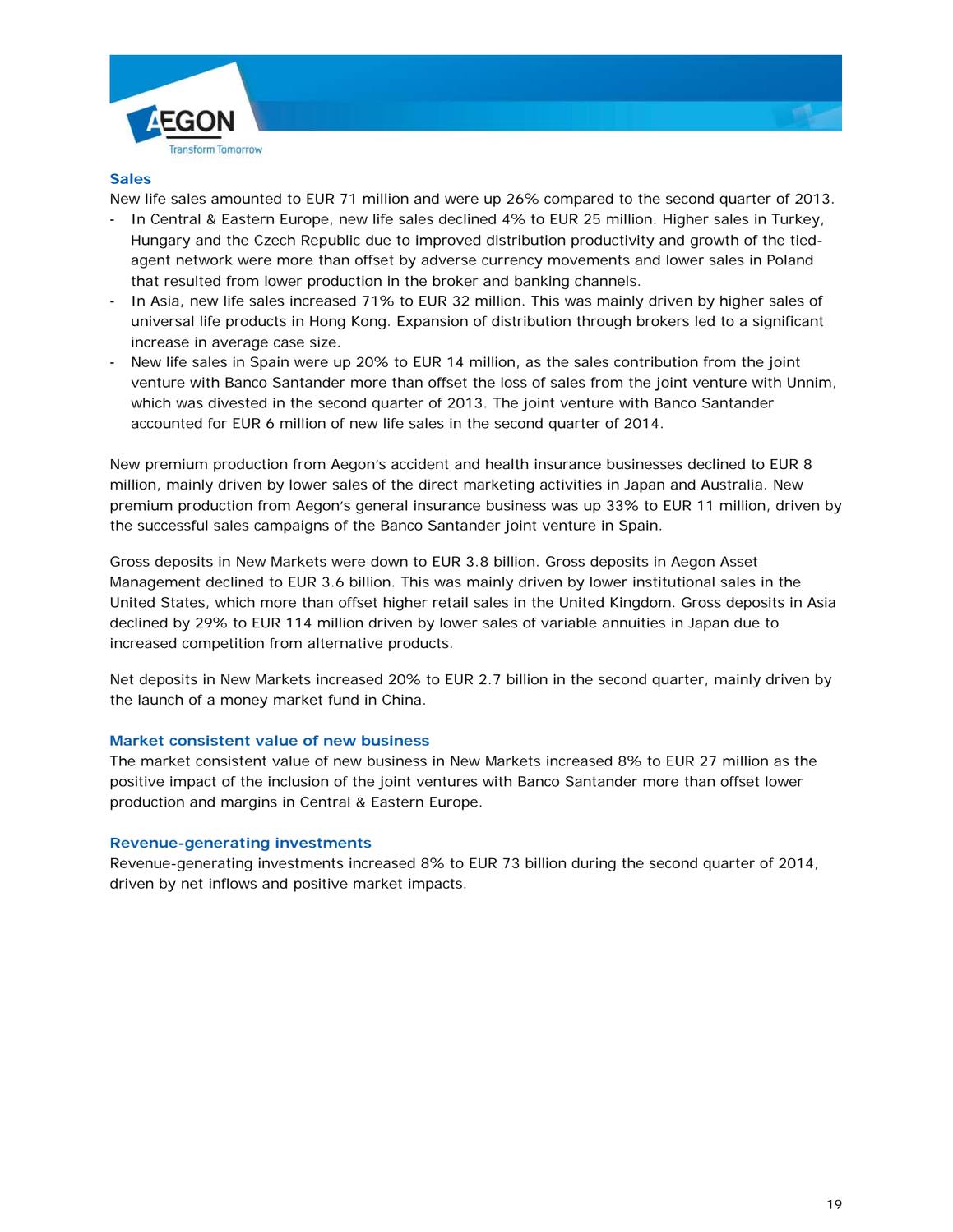



# **New Markets<sup>c)</sup>**

| <b>EUR</b> millions<br>Notes                         | Q2 2014        | Q1 2014        | %              | Q2 2013        | %                    | <b>YTD 2014</b> | <b>YTD 2013</b> | %                          |
|------------------------------------------------------|----------------|----------------|----------------|----------------|----------------------|-----------------|-----------------|----------------------------|
| Underlying earnings before tax                       |                |                |                |                |                      |                 |                 |                            |
| Central Eastern Europe                               | 19             | 19             |                | 9              | 101                  | 38              | 25              | 45                         |
| Asia                                                 | 6              |                |                | $\overline{2}$ | 197                  | 6               | 11              | (44)                       |
| Spain & France                                       | 9              | 10             | (5)            | 10             |                      | 19              | 21              | (8)                        |
| Variable Annuities Europe                            | 3              | $\mathbf{1}$   | ÷,             | $\overline{2}$ | 89                   | $\overline{4}$  | 3               | 46                         |
| Aegon Asset Management                               | 25             | 32             | (21)           | 26             | (7)                  | 56              | 49              | 15                         |
| Underlying earnings before tax                       | 62             | 61             | $\overline{2}$ | 49             | 27                   | 123             | 109             | 13                         |
| Fair value items                                     | $\mathbf{1}$   | $\overline{7}$ | (90)           | (8)            | ÷,                   | 8               | (11)            |                            |
| Realized gains / (losses) on investments             | $\overline{2}$ | $\overline{2}$ | 9              | $\mathbf{1}$   | $\ddot{\phantom{a}}$ | $\overline{4}$  | 3               | 42                         |
| Net impairments                                      | (15)           | (9)            | (59)           | $\overline{4}$ |                      | (24)            | (6)             |                            |
| Other income / (charges)                             | $\mathbf{1}$   | (2)            |                | 106            | (99)                 | (1)             | 102             |                            |
| Income before tax                                    | 51             | 59             | (14)           | 152            | (67)                 | 109             | 197             | (44)                       |
| Income tax                                           | (16)           | (16)           | 1              | (12)           | (45)                 | (32)            | (28)            | (16)                       |
| Net income                                           | 35             | 43             | (19)           | 140            | (75)                 | 77              | 169             | (54)                       |
|                                                      |                |                |                |                |                      |                 |                 |                            |
| Net income / (loss) attributable to:                 | 35             | 43             |                | 139            |                      | 77              | 168             |                            |
| Equity holders of Aegon N.V.                         |                |                | (19)           |                | (75)                 |                 |                 | (54)                       |
| Non-controlling interests                            |                |                |                | $\mathcal{I}$  |                      |                 | $\mathcal I$    |                            |
| Net underlying earnings                              | 44             | 45             | (3)            | 36             | 20                   | 89              | 74              | 21                         |
| Commissions and expenses                             | 240            | 233            | $\sqrt{3}$     | 237            | $\pmb{\mathcal{I}}$  | 473             | 467             | $\mathbf{1}$               |
| of which operating expenses                          | 163            | 156            | 5              | 161            | $\mathbf{1}$         | 320             | 318             |                            |
|                                                      |                |                |                |                |                      |                 |                 |                            |
| New life sales                                       | 10             |                |                |                |                      |                 |                 |                            |
| Life single premiums                                 | 317            | 205            | 54             | 175            | 81                   | 522             | 322             | 62                         |
| Life recurring premiums annualized                   | 39             | 42             | (7)            | 39             | 1                    | 81              | 87              | (7)                        |
| Total recurring plus 1/10 single                     | 71             | 62             | 14             | 56             | 26                   | 133             | 119             | 11                         |
| Life                                                 | 70             | 60             | 16             | 55             | 26                   | 130             | 117             | 11                         |
| Associates                                           | $\mathbf{1}$   | 2              | (68)           | 1              | 44                   | 3               | $\overline{2}$  | 37                         |
| Total recurring plus 1/10 single                     | 71             | 62             | 14             | 56             | 26                   | 133             | 119             | 11                         |
| Central Eastern Europe                               | 25             | 24             | 5              | 26             | (4)                  | 49              | 54              | (10)                       |
| Asia                                                 | 32             | 26             | 25             | 19             | 71                   | 57              | 37              | 56                         |
| Spain & France                                       | 14             | 13             | $\overline{7}$ | 11             | 20                   | 27              | 28              | (6)                        |
| Total recurring plus 1/10 single                     | 71             | 62             | 14             | 56             | 26                   | 133             | 119             | 11                         |
| New premium production accident and health insurance | 8              | 9              | (18)           | 10             | (22)                 | 17              | 22              | (24)                       |
| New premium production general insurance             | 11             | 10             | 11             | 8              | 33                   | 20              | 14              | 50                         |
| Gross deposits (on and off balance)                  | 10             |                |                |                |                      |                 |                 |                            |
| Central Eastern Europe                               | 57             | 58             | (1)            | 57             | (1)                  | 114             | 114             |                            |
| Asia                                                 | 114            | 138            | (17)           | 160            | (29)                 | 252             | 255             | (1)                        |
| Spain & France                                       | $\mathbf{1}$   | $\mathbf{1}$   | (34)           | $\mathbf{1}$   | (40)                 | $\mathbf{1}$    | 8               | (83)                       |
| Variable Annuities Europe                            | 87             | 85             | $\sqrt{3}$     | 110            | (21)                 | 172             | 232             | (26)                       |
| Aegon Asset Management                               | 3,585          | 4,147          | (14)           | 5,527          | (35)                 | 7,732           | 7,809           | (1)                        |
| <b>Total gross deposits</b>                          | 3,844          | 4,428          | (13)           | 5,855          | (34)                 | 8,272           | 8,418           | (2)                        |
|                                                      |                |                |                |                |                      |                 |                 |                            |
| Net deposits (on and off balance)                    | 10             |                |                |                |                      |                 |                 |                            |
| Central Eastern Europe                               | 41             | (1, 494)       | ÷.             | 39             | 5                    | (1, 453)        | 4               |                            |
| Asia                                                 | 108            | 132            | (18)           | 152            | (29)                 | 240             | 222             | $\boldsymbol{\mathcal{B}}$ |
| Spain & France                                       | (1)            | (1)            | 50             | (3)            | 75                   | (2)             | (6)             | 64                         |
| Variable Annuities Europe                            | (14)<br>2,552  | (17)           | 19             | (2)            | $\ddot{\phantom{a}}$ | (30)<br>1,006   | (16)            | (85)                       |
| Aegon Asset Management                               | 2,687          | (1, 546)       | ÷              | 2,047          | 25                   |                 | 2,174           | (54)<br>$\overline{a}$     |
| Total net deposits / (outflows)                      |                | (2,927)        |                | 2,233          | 20                   | (240)           | 2,378           |                            |

# **Revenue-generating investments**

|                                             | Jun. 30. | Mar. 31. |   | Dec. 31. |                |
|---------------------------------------------|----------|----------|---|----------|----------------|
|                                             | 2014     | 2014     | % | 2013     | %              |
| Revenue-generating investments (total)      | 73,446   | 67.953   | 8 | 70.705   | $\overline{4}$ |
| Investments general account                 | 3.923    | 3.603    | 9 | 3.396    | 16             |
| Investments for account of policyholders    | 6.710    | 6.450    | 4 | 6.357    | 6              |
| Off balance sheet investments third parties | 62.813   | 57.899   | 8 | 60.951   | $\mathbf{3}$   |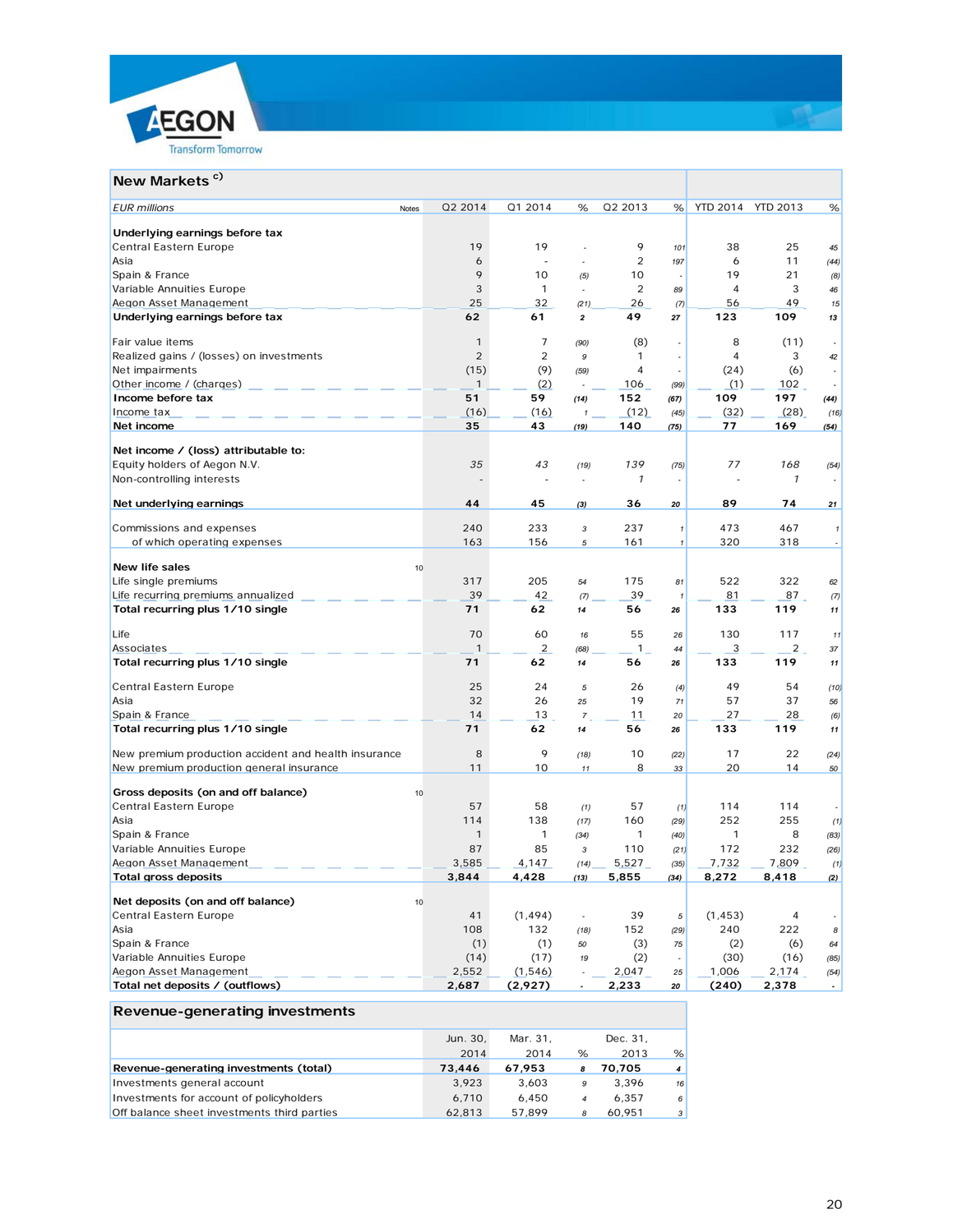

| Market consistent value of new business |         |         |                          |           |          |                 |                 |      |
|-----------------------------------------|---------|---------|--------------------------|-----------|----------|-----------------|-----------------|------|
|                                         |         |         | <b>MCVNB</b>             |           |          |                 | <b>MCVNB</b>    |      |
| EUR millions, after tax                 | Q2 2014 | Q1 2014 | %                        | Q2 2013   | %        | <b>YTD 2014</b> | <b>YTD 2013</b> | %    |
| Americas                                | 134     | 152     |                          |           |          | 286             | 209             |      |
| The Netherlands                         | 60      | 39      | (12)<br>56               | 114<br>42 | 18<br>43 | 99              | 137             | 37   |
| United Kingdom                          | (2)     |         | $\overline{\phantom{a}}$ | 21        |          |                 | 42              | (27) |
| New Markets                             | 27      | 32      | (13)                     | 25        | 8        | 59              | 46              | 28   |
| Total                                   | 221     | 223     | (1)                      | 202       | 9        | 444             | 434             |      |

| Modeled new business: APE    |         |                         |                         |         |      |                 |                 |      |  |
|------------------------------|---------|-------------------------|-------------------------|---------|------|-----------------|-----------------|------|--|
|                              |         | <b>Premium business</b> | <b>Premium business</b> |         |      |                 |                 |      |  |
|                              |         |                         | <b>APE</b>              |         |      | <b>APE</b>      |                 |      |  |
| Notes<br><b>EUR</b> millions | Q2 2014 | 01 2014                 | %                       | Q2 2013 | %    | <b>YTD 2014</b> | <b>YTD 2013</b> | %    |  |
|                              |         |                         |                         |         |      |                 |                 |      |  |
| Americas                     | 347     | 358                     | (3)                     | 279     | 25   | 705             | 584             | 21   |  |
| The Netherlands              | 62      | 81                      | (23)                    | 75      | (17) | 143             | 163             | (12) |  |
| United Kingdom               | 278     | 250                     | 11                      | 294     | (6)  | 528             | 580             | (9)  |  |
| New Markets                  | 130     | 118                     | 10                      | 93      | 39   | 247             | 201             | 23   |  |
| Total                        | 817     | 806                     |                         | 741     | 10   | 1.623           | 1,528           | 6    |  |

#### **Modeled new business: Deposits Deposit business Deposits** *EUR millions* Notes Q2 2014 Q1 2014 % Q2 2013 % YTD 2014 YTD 2013 % 7 Americas 4,693 5,021 *(7)* 5,507 *(15)* 9,713 10,025 *(3)* United Kingdom - - *-* - *-* - 2 *-* New Markets 204 225 *(9)* 270 *(24)* 429 481 *(11)* **Total 4,897 5,246** *(7)* **5,777** *(15)* **10,143 10,508** *(3)* **Deposit business Deposits**

# **MCVNB/PVNBP summary**

|                              | <b>Premium business</b> |              |                        |                      |                 | <b>Premium business</b> |                        |                       |
|------------------------------|-------------------------|--------------|------------------------|----------------------|-----------------|-------------------------|------------------------|-----------------------|
|                              | <b>MCVNB</b>            | <b>PVNBP</b> | MCVNB/<br><b>PVNBP</b> | MCVNB/<br><b>APE</b> | <b>MCVNB</b>    | <b>PVNBP</b>            | MCVNB/<br><b>PVNBP</b> | <b>MCVNB</b><br>/ APE |
| Notes<br><b>EUR</b> millions | Q2 2014                 |              | %                      | %                    | <b>YTD 2014</b> |                         | %                      | %                     |
| 8                            |                         |              |                        |                      |                 |                         |                        |                       |
| Americas                     | 72                      | 1.698        | 4.2                    | 20.7                 | 144             | 3,213                   | 4.5                    | 20.4                  |
| The Netherlands              | 67                      | 1.874        | 3.6                    | 106.6                | 113             | 3.535                   | 3.2                    | 78.7                  |
| <b>United Kingdom</b>        | (2)                     | 1.740        | (0.1)                  | (0.5)                | ۰               | 3,369                   |                        |                       |
| New Markets                  | 26                      | 1,188        | 2.2                    | 19.9                 | 55              | 2,217                   | 2.5                    | 22.4                  |
| Total                        | 163                     | 6,500        | 2.5                    | 19.9                 | 311             | 12,335                  | 2.5                    | 19.2                  |

|                              | <b>Deposit business</b> |              |                         |                          | <b>Deposit business</b> |                 |                        |                    |  |
|------------------------------|-------------------------|--------------|-------------------------|--------------------------|-------------------------|-----------------|------------------------|--------------------|--|
|                              | <b>MCVNB</b>            | <b>PVNBP</b> | MCVNB /<br><b>PVNBP</b> | MCVNB/<br>Deposits       | <b>MCVNB</b>            | <b>PVNBP</b>    | MCVNB/<br><b>PVNBP</b> | MCVNB/<br>Deposits |  |
| Notes<br><b>EUR</b> millions | 02 2014                 |              | %                       | %                        |                         | <b>YTD 2014</b> | %                      | %                  |  |
| 8                            |                         |              |                         |                          |                         |                 |                        |                    |  |
| Americas                     | 62                      | 6.922        | 0.9                     | 1.3                      | 142                     | 14,602          | 1.0                    | 1.5                |  |
| The Netherlands              | (6)                     | 137          | (4.4)                   | $\overline{\phantom{a}}$ | (13)                    | 302             | (4.4)                  |                    |  |
| New Markets                  |                         | 233          | 0.7                     | 0.8                      | 4                       | 497             | 0.8                    | 0.9                |  |
| Total                        | 58                      | 7.292        | 0.8                     | 1.2                      | 133                     | 15,401          | 0.9                    | 1.3                |  |

#### **Currencies**

Income statement items: average rate 1 EUR = USD 1.3704 (2013: USD 1.3124).

Income statement items: average rate 1 EUR = GBP 0.8212 (2013: GBP 0.8502).

Balance sheet items: closing rate 1 EUR = USD 1.3692 (2013: USD 1.2999; year-end 2013: USD 1.3780).

Balance sheet items: closing rate 1 EUR = GBP 0.8008 (2013: GBP 0.8570; year-end 2013: GBP 0.8320).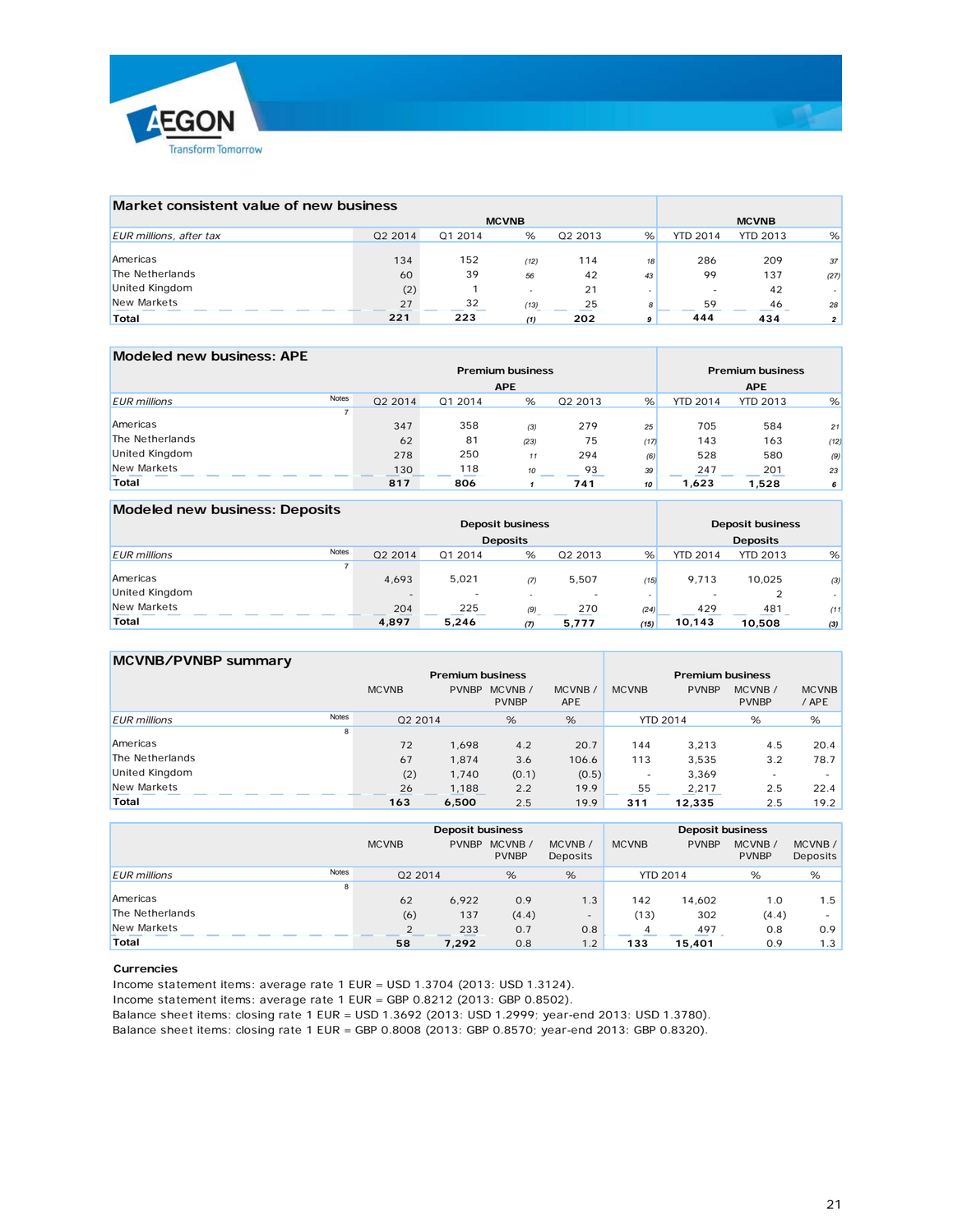



# OPERATIONAL HIGHLIGHTS – FIRST SIX MONTHS OF 2014

### **Underlying earnings before tax**

Aegon's underlying earnings before tax in the first half of 2014 increased 7% to EUR 1,012 million compared to the first half of 2013. Strong net deposits and higher markets for the fee-based businesses in the Americas, higher margins and investment income in the Netherlands and improved persistency in the United Kingdom, more than offset unfavorable mortality and the impact of unfavorable currency exchange rates.

Underlying earnings from the Americas declined 2% to EUR 633 million as a result of adverse currency movements. On a local currency basis, underlying earnings from the Americas increased 2%. Higher earnings from growth in variable annuity, mutual fund and pension balances, resulting from both financial markets and net inflows, more than offset unfavorable mortality and lower earnings from fixed annuities. Aegon expects to update its mortality assumptions in the United States as part of the annual assumption review during the third quarter. This includes supplementing the company's own emerging mortality experience with the results of recent old-age industry studies, which is expected to result in more conservative mortality assumptions.

In the Netherlands, underlying earnings increased 20% to EUR 259 million. This was mainly driven by improved earnings from Non-life, higher investment income, lower funding costs and improved margins on savings.

Underlying earnings from Aegon's operations in the United Kingdom were up 32% to EUR 58 million in the first half of 2014 as the benefit of higher equity markets and improved persistency more than offset additional investments in technology.

In Aegon's New Markets businesses, underlying earnings increased 13% to EUR 123 million. Higher earnings from Central & Eastern Europe and Aegon Asset Management more than offset lower earnings in Asia and Spain.

The underlying loss from the holding improved 14% to EUR 63 million. This was primarily the result of lower net interest costs following deleveraging and a one-time benefit related to interest on taxes.

#### **Net income**

Net income increased to EUR 735 million due to higher underlying earnings, improved fair value results, higher realized gains on investments and lower impairments.

#### *Fair value items*

The results from fair value items improved by 33% and amounted to a loss of EUR 379 million. The loss was mainly driven by hedging programs in the United States and the Netherlands and model updates in the Netherlands. Aegon will implement further model updates in the third quarter of 2014.

#### *Realized gains on investments*

Realized gains on investments increased to EUR 308 million, and were primarily related to portfolio repositioning in the Netherlands, de-risking in the United Kingdom and gains on equity investments in the Netherlands and the Americas.

#### *Net impairment charges*

Impairments declined by 86% to EUR 11 million and were mainly related to the foreign currency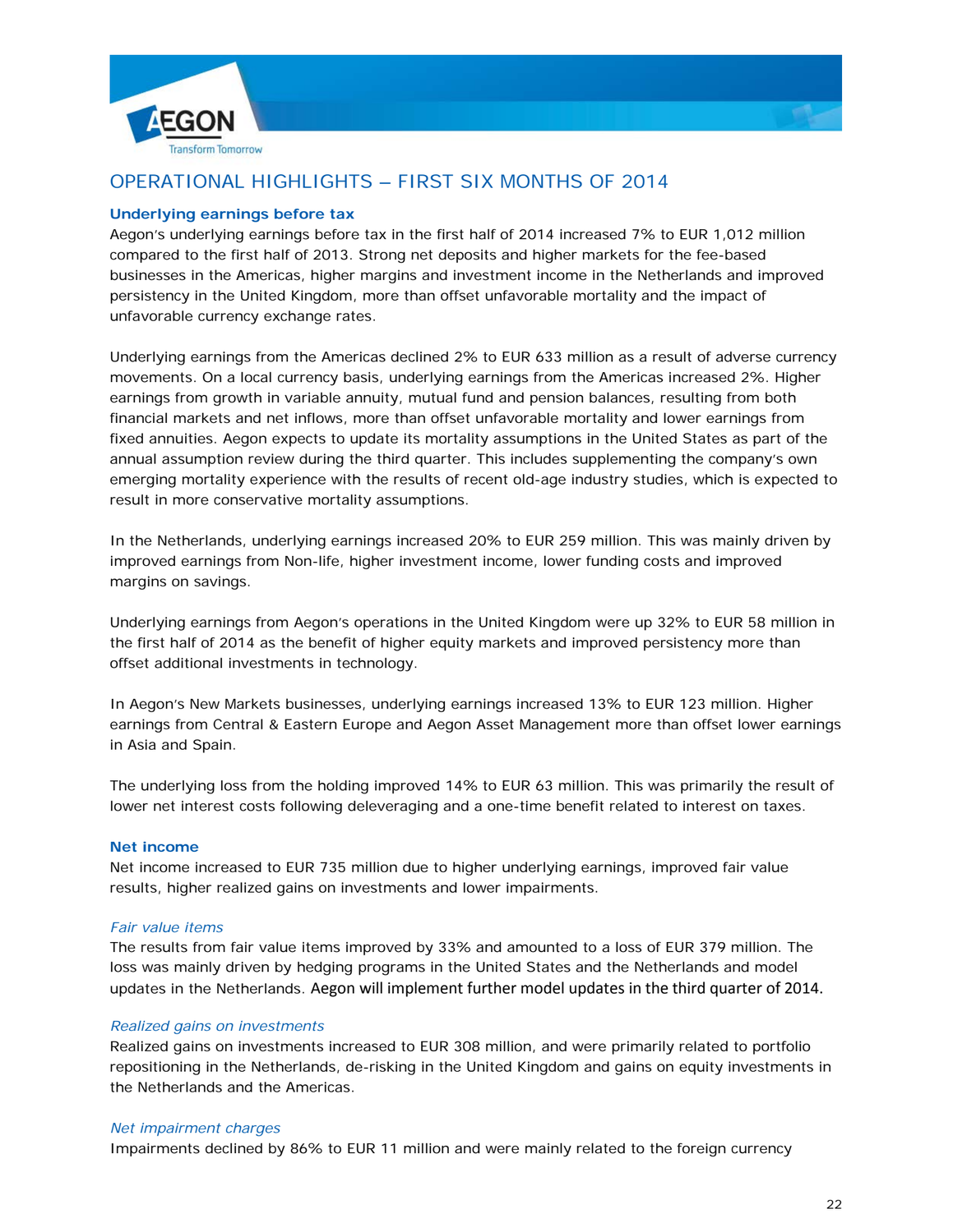

residential mortgage portfolio in Hungary. The Hungarian government has indicated that it will introduce further legislation to reduce foreign currency mortgage debt, which could result in additional impairments. The improvement compared to last year was the result of the favorable credit environment in the United States where impairments remained low and were more than offset by recoveries.

### *Other income*

Other charges amounted to EUR 20 million and were primarily related to restructuring costs in the United Kingdom.

#### *Run-off businesses*

The results of run-off businesses improved to EUR 13 million as earnings in the first half of 2013 included a charge related to the faster than anticipated transfer of reinsurance assets.

### *Income tax*

Income tax amounted to EUR 189 million in the first half of 2014. The effective tax rate on underlying earnings was 26%. The effective tax rate on income before tax was 20%, driven by tax exempt income in the United States and in the Netherlands.

### **Return on equity**

Return on equity increased to 8.6% for the first half of 2014, compared to 7.6% for the first half of 2013. The increase was driven primarily by higher net underlying earnings and deleveraging. Return on equity for Aegon's ongoing businesses, excluding the run-off businesses, amounted to 9.3% over the same period.

#### **Operating expenses**

In the first half, operating expenses declined 2% to EUR 1,589 million mainly as a result of a lower restructuring expenses and favorable currency exchange rates.

# **Sales**

Compared to the first half of 2013, Aegon's total sales increased 12% to EUR 4.2 billion. Gross deposits increased 17%, driven by the variable annuity and retirement businesses in the United States and Aegon Asset Management. Net deposits, excluding run-off businesses, amounted to EUR 5.4 billion, up 2% despite the loss of several large mandates in Aegon Asset Management and outflow from the Polish pension business due to legislative changes.

New premium production for accident and health insurance increased 25% to EUR 497 million, mainly due to several portfolio acquisitions, which were the result of new distribution agreements.

New life sales declined 5%, driven mainly by lower pension production in the United Kingdom as the first half of 2013 was particularly strong due to the introduction of the Retail Distribution Review. In the Americas, new life sales were up 3%, primarily driven by higher sales of universal life products with secondary guarantees, which was partly offset by adverse currency movements.

#### **Market consistent value of new business**

The market consistent value of new business increased to EUR 444 million, driven primarily by strong sales growth and higher interest rates in the United States.

#### **Revenue-generating investments**

Revenue-generating investments increased 6% during the first half 2014 to EUR 503 billion, driven by net inflows and positive market movements, crossing the half trillion euro mark for the first time in the company's history.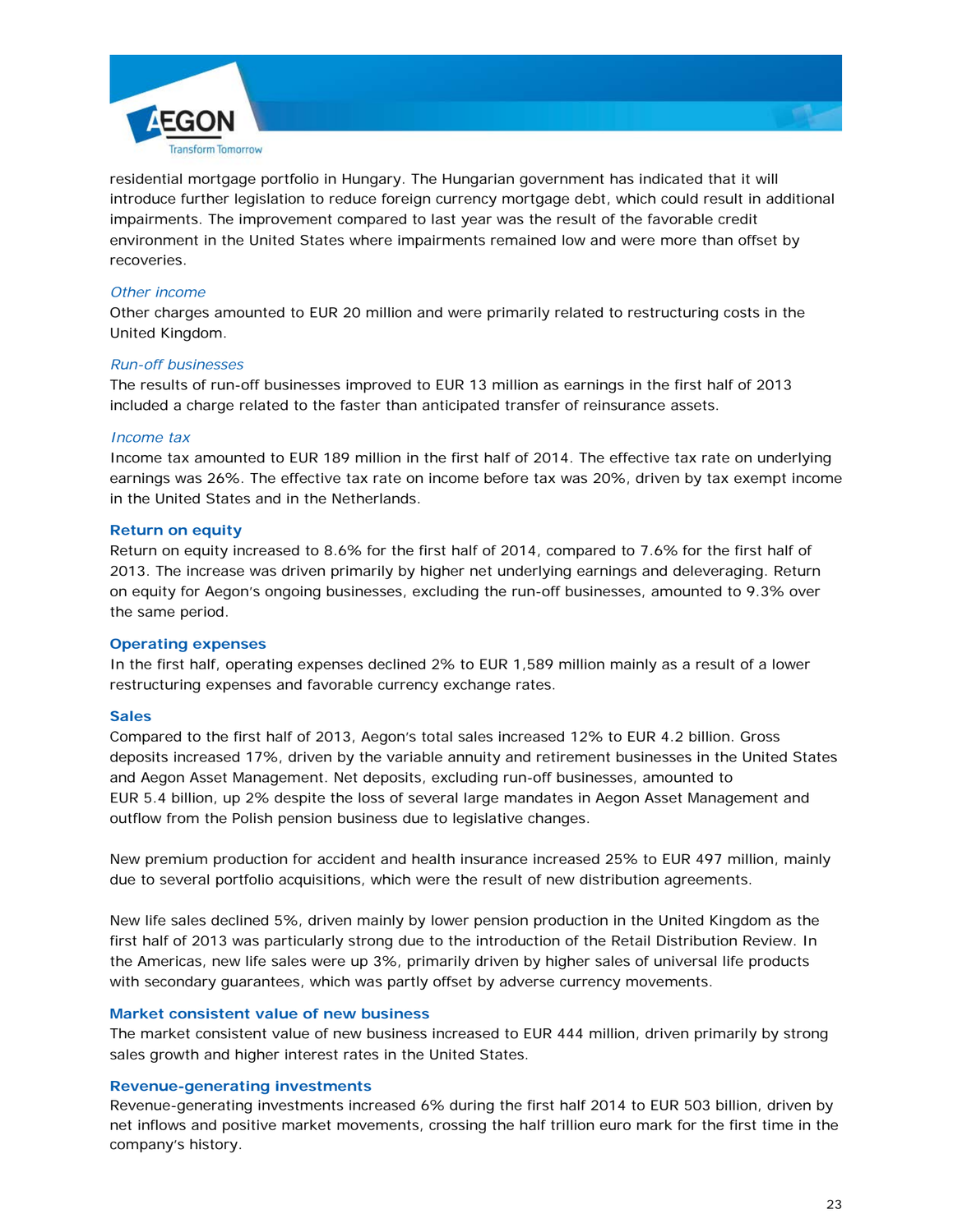



#### **Capital management**

Shareholders' equity increased EUR 2.7 billion compared to the end of 2013 to EUR 20.3 billion at June 30, 2014. This was driven by retained earnings and lower interest rates, resulting in higher revaluation reserves. The revaluation reserves increased by EUR 2.4 billion to EUR 5.4 billion. Aegon's shareholders' equity, excluding revaluation reserves and defined benefit plan remeasurements, amounted to EUR 15.9 billion - or EUR 7.53 per common share at the end of the first half.

The gross leverage ratio improved to 31.2% compared to the year-end 2013 level of 33.3%, driven by higher retained earnings and lower leverage as a result of deleveraging. Excess capital in the holding decreased to EUR 1.7 billion from EUR 2.2 billion at the end of 2013, as dividends paid to the holding were offset by the payment of dividends to shareholders, deleveraging, interest payments and operating expenses.

At June 30, 2014, Aegon's Insurance Group Directive (IGD) ratio remained strong at 211%. The capital in the United States was USD 0.8 billion above the S&P AA target level, as the impact of dividends paid to the holding was more than offset by earnings generation and the benefit of a new redundant reserve financing solution. The IGD ratio in the Netherlands, excluding Aegon Bank, remained level at ~240%, as earnings generated were offset by the negative impact of model updates and higher employee pension liabilities. The Pillar I ratio in the United Kingdom, including the with-profit fund, decreased to ~145%, compared to 150% at year-end 2013, driven mostly by portfolio de-risking and additional costs related to business transformation and technology.

Effective March 15, 2014 Aegon redeemed junior perpetual capital securities with a coupon of 6.875% and a principal amount of USD 550 million. Effective June 15, Aegon redeemed the perpetual capital securities with a coupon of 7.25% issued in 2007 and a principal amount of USD 1,050 million. The latter transaction was largely financed by the issuance of EUR 700 million subordinated notes with a coupon of 4% on April 25. As a result of these actions, Aegon's fixed charge cover is expected to increase by approximately 1.4 times on an annualized basis.

### **Operational free cash flows**

Operational free cash flows in the first half of 2014 were EUR 701 million. Excluding one-time items of EUR 54 million and market impacts of EUR 23 million, operational free cash flows amounted to EUR 624 million. The one-items were primarily related to the benefit from the new redundant reserves financing solution in the United States, which more than offset model updates in the Netherlands and business transformation costs and the impact of de-risking in the United Kingdom. The market movements were mainly the result of lower interest rates, which was partly offset by the positive impact of narrowing credit spreads.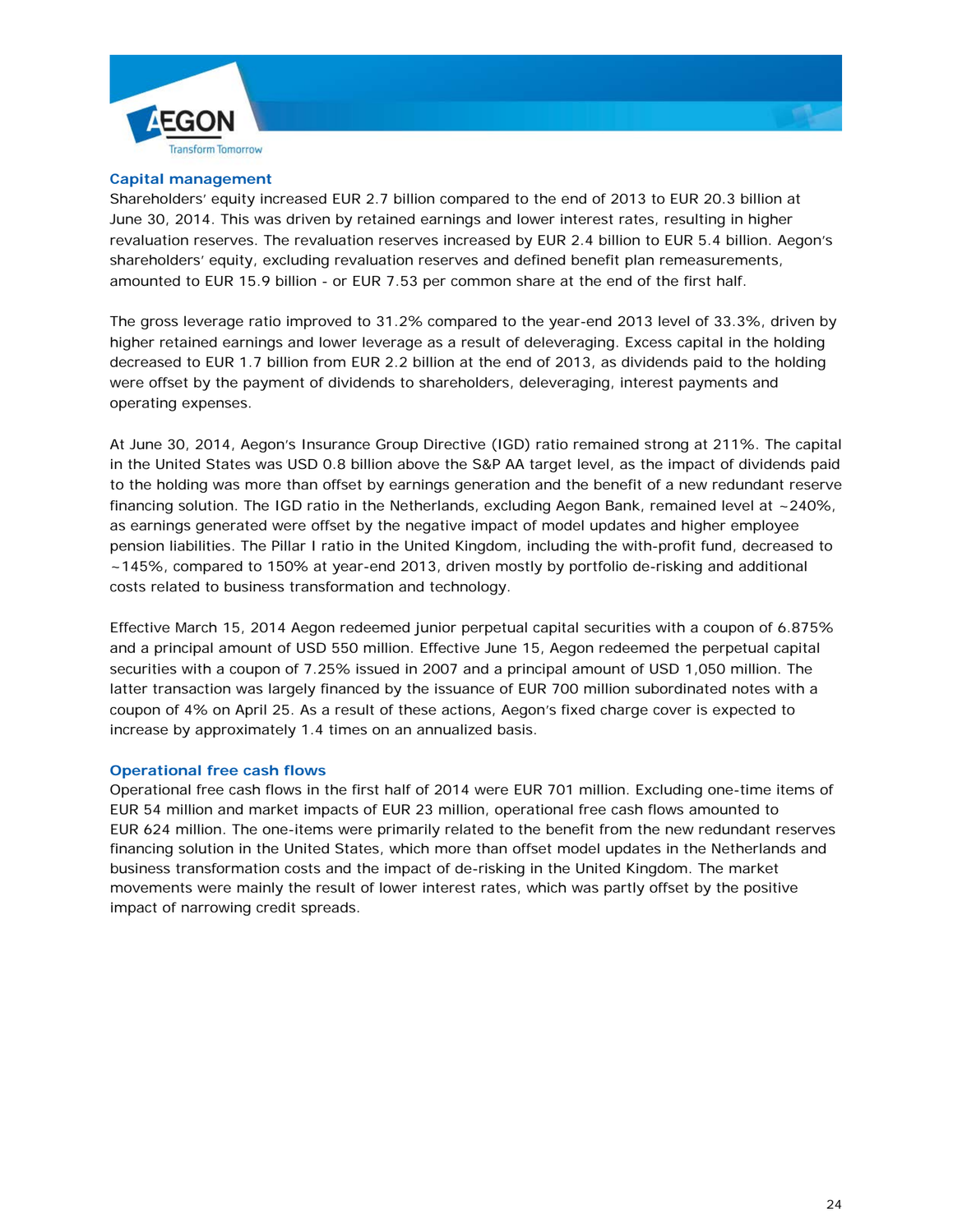



# ADDITIONAL INFORMATION

# **The Hague – August 14, 2014**

### **Presentation**

The conference call presentation is available on **aegon.com as of 7.30 a.m. CET**.

#### **Supplements**

Aegon's Q2 2014 Financial Supplement and Condensed Consolidated Interim Financial Statements are available on **aegon.com**.

**Conference call including Q&A**

9:00 a.m. CET

Audio webcast on [aegon.com](http://www.aegon.com/)

### *Dial-in numbers*

United States: +1 212 444 0481 United Kingdom: +44 203 427 1900 The Netherlands: +31 20 716 8296

Two hours after the conference call, a replay will be available on aegon.com.

Aegon's roots go back more than 150 years – to the first half of the nineteenth century. Since then, Aegon has grown into an international company, with businesses in more than 25 countries in the Americas, Europe and Asia. Today, Aegon is one of the world's leading financial services organizations, providing life insurance, pensions and asset management. Aegon's purpose is to help people take responsibility for their financial future. More information: [aegon.com.](http://www.aegon.com/)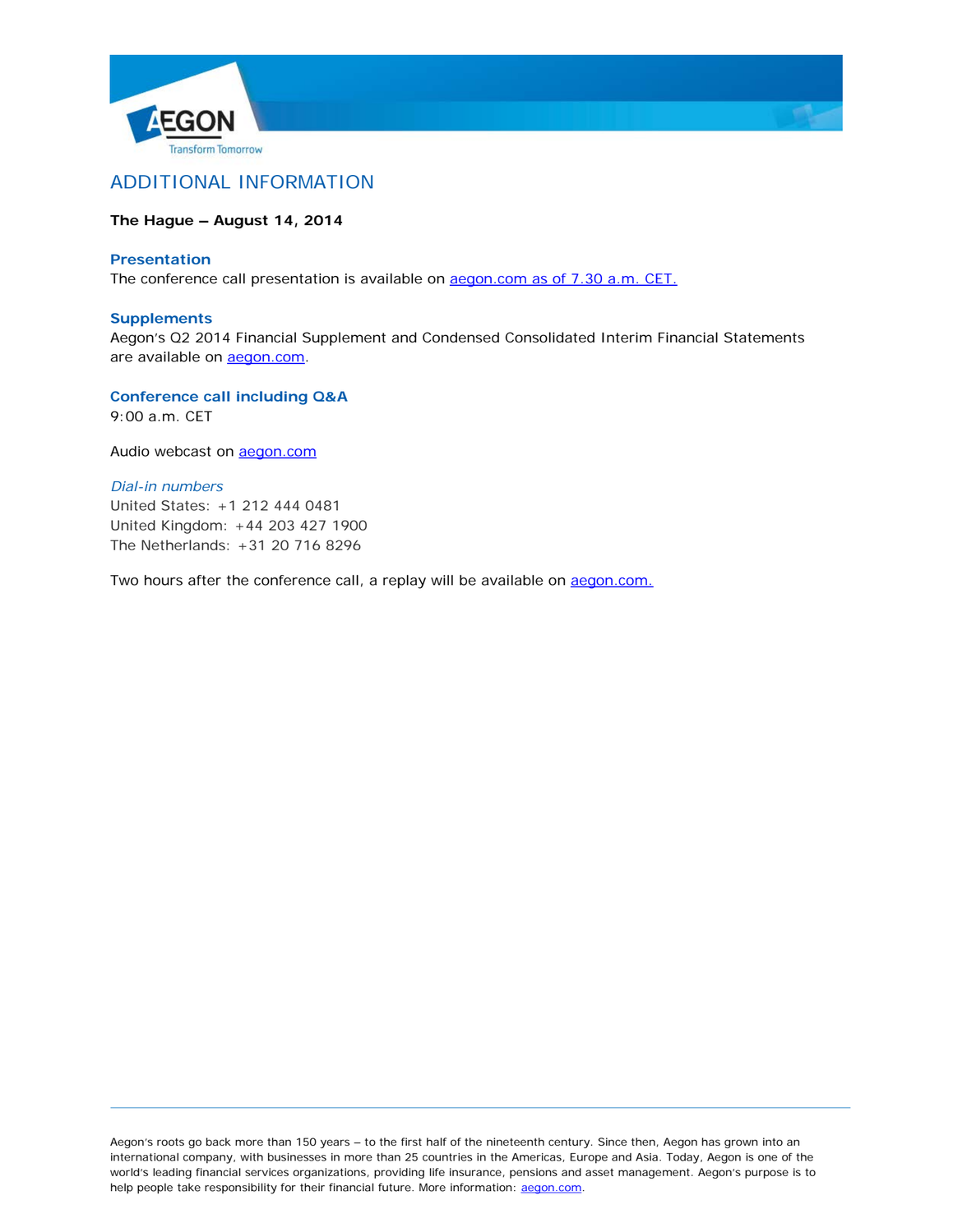



**Notes:**

<sup>1)</sup> For segment reporting purposes underlying earnings before tax, net underlying earnings, commissions and expenses, operating expenses, income tax (including joint ventures (jv's) and associated companies), income before tax (including jv's and associated companies) and market consistent value of new business are calculated by consolidating on a proportionate basis the revenues and expenses of Aegon's joint ventures and Aegon's associates. Aegon believes that these non-IFRS measures provide meaningful information about the underlying results of Aegon's business, including insight into the financial measures that Aegon's senior management uses in managing the business. Among other things, Aegon's senior management is compensated based in part on Aegon's results against targets using the non-IFRS measures presented here. While other insurers in Aegon's peer group present substantially similar non-IFRS measures, the non-IFRS measures presented in this document may nevertheless differ from the non-IFRS measures presented by other insurers. There is no standardized meaning to these measures under IFRS or any other recognized set of accounting standards. Readers are cautioned to consider carefully the different ways in which Aegon and its peers present similar information before comparing them.

Aegon believes the non-IFRS measures shown herein, when read together with Aegon's reported IFRS financial statements, provide meaningful supplemental information for the investing public to evaluate Aegon's business after eliminating the impact of current IFRS accounting policies for financial instruments and insurance contracts, which embed a number of accounting policy alternatives that companies may select in presenting their results (i.e. companies can use different local GAAPs to measure the insurance contract liability) and that can make the comparability from period to period difficult.

For a definition of underlying earnings and the reconciliation from underlying earnings before tax to income before tax, being the most comparable IFRS measure, reference is made to Note 3 "Segment information" of Aegon's condensed consolidated interim financial statements.

- $^{2)}$  Sales is defined as new recurring premiums plus 1/10 of single premiums plus 1/10 of gross deposits plus new premium production accident and health plus new premium production general insurance.
- 3) The present value, at point of sale, of all cashflows for new business written during the reporting period, calculated using approximate point of sale economics assumptions. Market consistent value of new business is calculated using a risk neutral approach, ignoring the investment returns expected to be earned in the future in excess of risk free rates (swap curves), with the exeption of an allowance for liquidity premium. The market consistent value of new business is calculated on a post tax basis, after allowing for the time value financial options and guarentees, a market value margin for non-hedgeable financial and non-financial risks and the costs of non-hedgeable stranded capital.
- 4) Return on equity is a ratio using a non-GAAP measure and is calculated by dividing the net underlying earnings after cost of leverage by the average shareholders' equity excluding the preferred shares, the revaluation reserve and the reserves related to defined benefit plans.
- $^{5)}$  Included in other income/(charges) are charges made to policyholders with respect to income tax in the United Kingdom. <sup>6)</sup> Includes production on investment contracts without a discretionary participation feature of which the proceeds are not
- recognized as revenues but are directly added to Aegon's investment contract liabilities.
- $7)$  APE = recurring premium + 1/10 single premium.
- 8) PVNBP: Present value of new business premiums (PVNBP) is the premiums for the new business sold during the reporting period, projected using assumptions and projection periods that are consistent with those used to calculate the market consistent value of new business, discounted back to point of sale using the swap curve (plus liquidity premium where applicable).
- $9$  Reconciliation of operating expenses, used for segment reporting, to Aegon's IFRS based operating expenses.

| Administrative expenses                           | 276 | 552   |
|---------------------------------------------------|-----|-------|
| Operating expenses for IFRS reporting             | 782 | 1.533 |
| Operating expenses related to jv's and associates | 28  | 55    |
|                                                   |     |       |

10) New life sales, gross deposits and net deposits data include results from Aegon's joint ventures and Aegon's associates in consolidated on a proportionate basis.

- 11) Operational free cash flows reflect the sum of the return on free surplus, earnings on in-force business, release of required surplus on in-force business reduced by new business first year strain and required surplus on new business. Operational free cash flows is defined as the capital generated in a local operating unit measured as the change in the local binding capital metric for that period and after investments in new business. Operational free cash flow is a non-IFRS financial measure that should not be confused with cash flow from operations or any other cash flow measure calculated in accordance with IFRS. Management believes that operational free cash flows provides meaningful information to investors regarding capital generated on a net basis by Aegon's operating subsidiaries that may be available at the holding company. Because elements of operational free cash flows are calculated in accordance with local solvency requirements rather than in accordance with any recognized body of accounting principles, there is no IFRS financial measure that is directly comparable to operational free cash flows.
- a) The calculation of the IGD (Insurance Group Directive) capital surplus and ratio are based on Solvency I capital requirements on IFRS for entities within the EU (Pillar 1 for Aegon UK), and local regulatory solvency measurements for non-EU entities.

Specifically, required capital for the life insurance companies in the US is calculated as two times the upper end of the Company Action Level range (200%) as applied by the National Association of Insurance Commissioners in the US. The calculation of the IGD ratio excludes the available and required capital of the UK With-Profit funds. In the UK solvency surplus calculation the local regulator only allows the available capital number of the With-Profit funds included in overall local available capital to be equal to the amount of With-Profit funds' required capital.

- b) The results in this release are unaudited.
- 2013 comparative figures have been enhanced with the impacts of voluntary accounting policies changes related to the deferral of policy acquisition costs and longevity reserving in the Nederlands which are effective January 1, 2014 as announced on January 22, 2014.